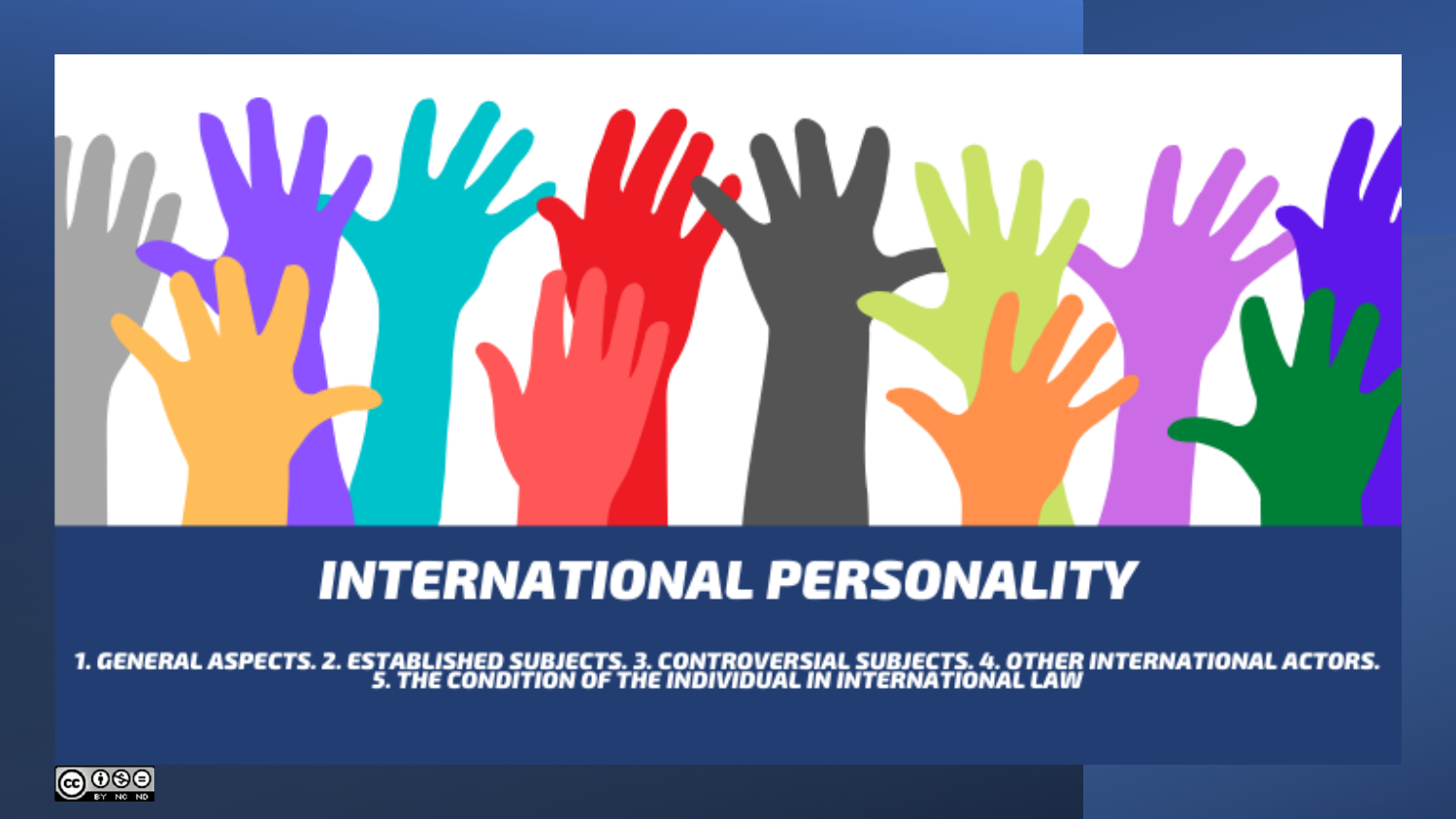## **GENERAL ASPECTS: THE ALLEGED RULE OF ATTRIBUTION OF INTERNATIONAL PERSONALITY**

- ➢ **Concept of personality or subjectivity:** various perspectives (linguistic, philosophical, legal).
	- **•** From the legal perspective: entity with the capacity to act within a given legal framework, capable of being an addressee of the rules and of establishing legal relations, becoming a holder of rights and obligations.
		- Concept of **international personality** (initially) capacity to act in international relations, to establish legal relations with other international subjects, to be the creator and addressee of rules and to be the holder of rights and obligations governed by international law.
			- ❖ Classic doctrine of IL: Excessively influenced by its civil law background: it is the international legal system itself which determines, by means of a rule, which are the subjects legitimized to act within it.
				- o rule attributive of international personality.
			- ❖ Modern doctrine of IL: More realistic, empirical or inductive conception of international personality.
				- o AGO, REUTER and DUPUY: international personality did not belong to the world of legal-formal or "legal" categories but would derive from the realities ascertainable on the sociological and legal levels of international relations.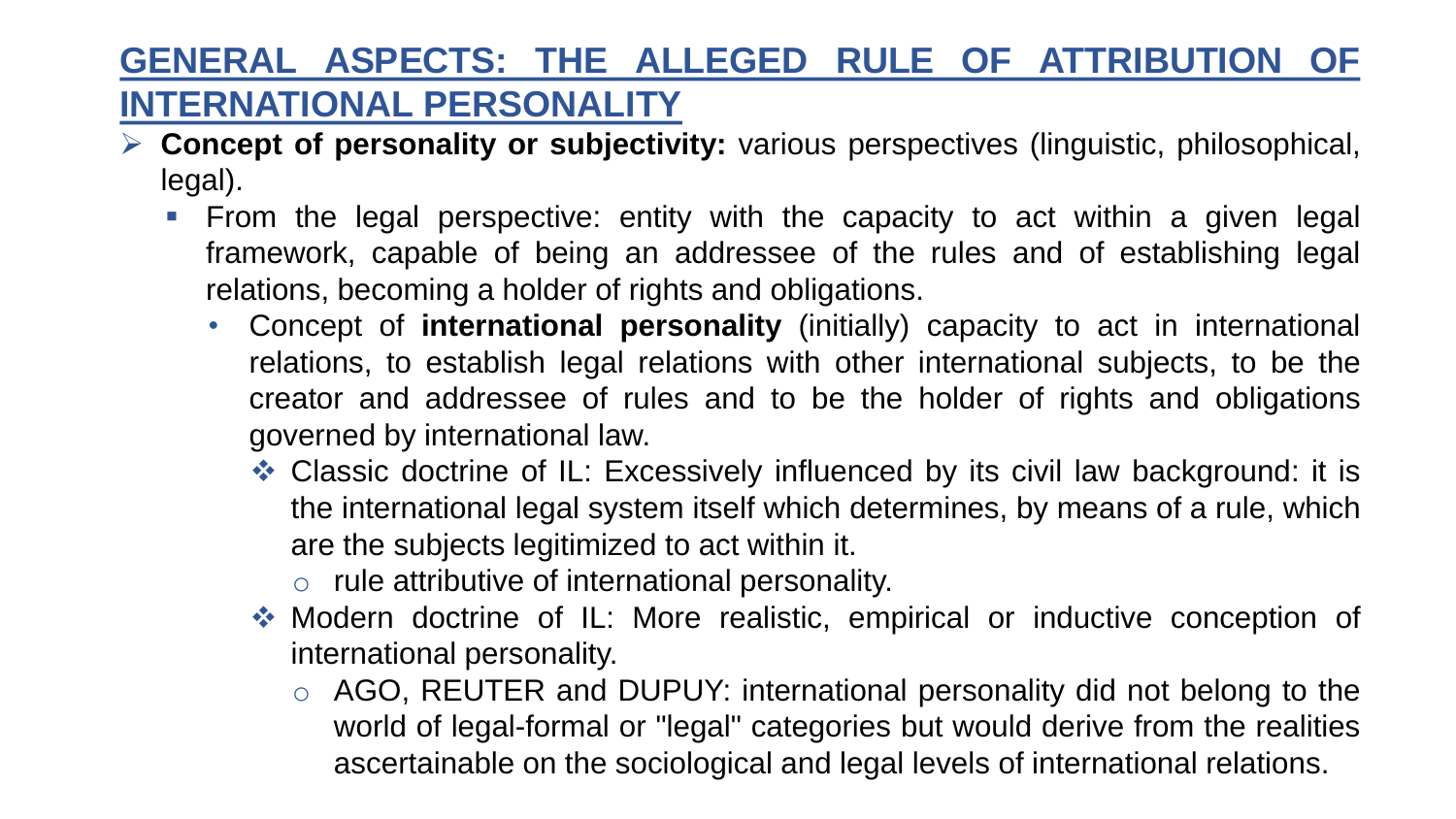- ❖ The synthesis between these two currents : MIAJA DE LA MUELA
	- $\circ$  the only rule of attribution of international personality is that which is embodied in the so-called principle of effectiveness: the entities effectively acting in the international order (which *de facto* carry out activities that are the object of a certain recognition) are considered as persons or subjects of the legal order in question.
		- $\checkmark$  is not a single personality modality, but various degrees of personality development. When can it be said that an entity acting in international relations has acquired a sufficient projection to be considered a subject of the legal system? Professor Reuter: for an entity acting in international relations to be considered as having international personality, it must engage in a range of activities that fall into at least the following three fronts:
			- i. Exercise of the power of legation (ius comunicationis-legationis), i.e., effective maintenance of official relations with other States or international organizations.
			- ii. Exercise of the capacity to enter into treaties (ius tractandi) and, in general, capacity to participate in the process of creation of rules of international law.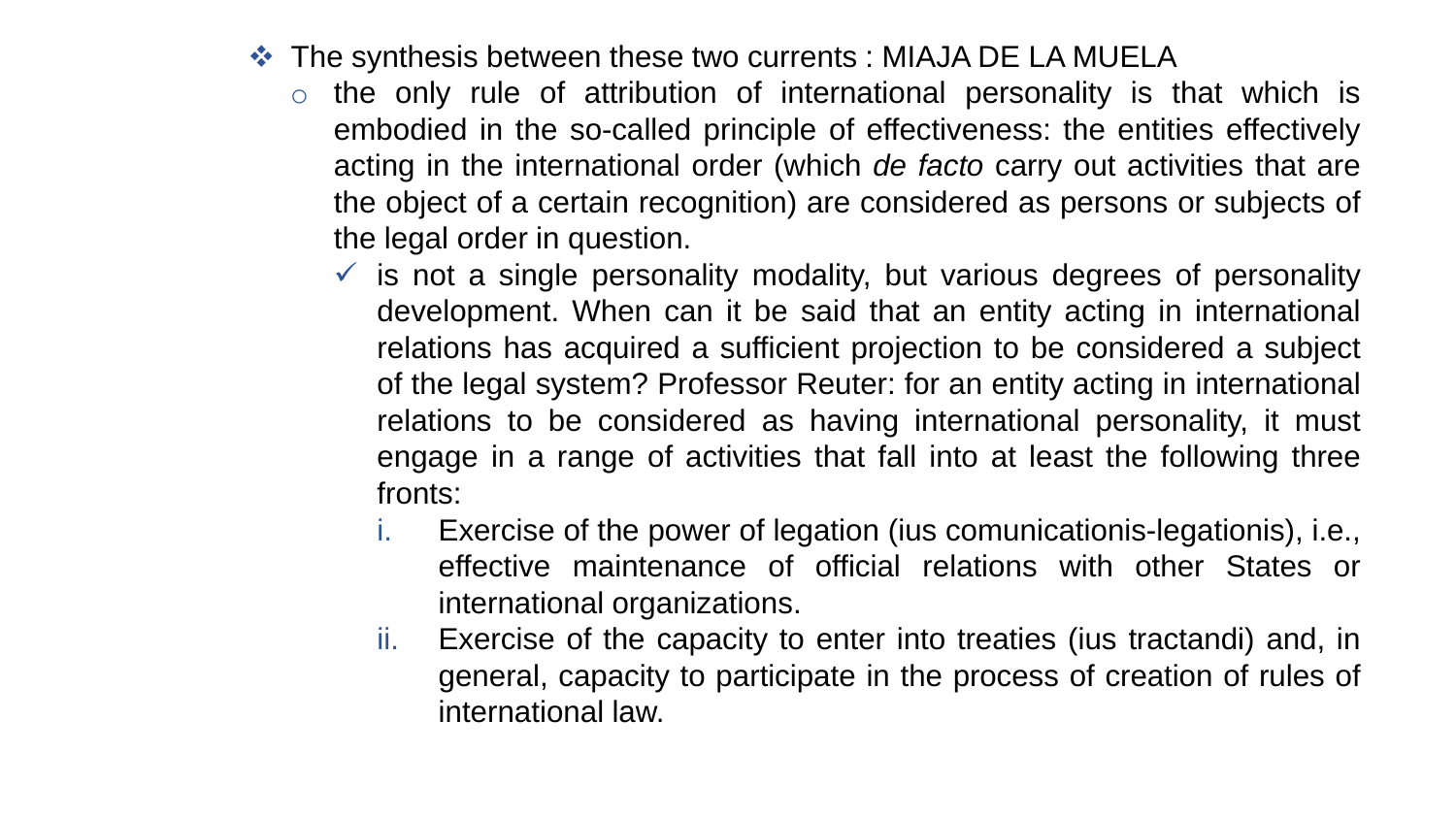iii. Capacity to answer for wrongful acts eventually committed and to challenge the responsibility of other subjects of international law (ius standi): i.e., capacity to be an active (claimant) and passive (respondent) subject of international responsibility.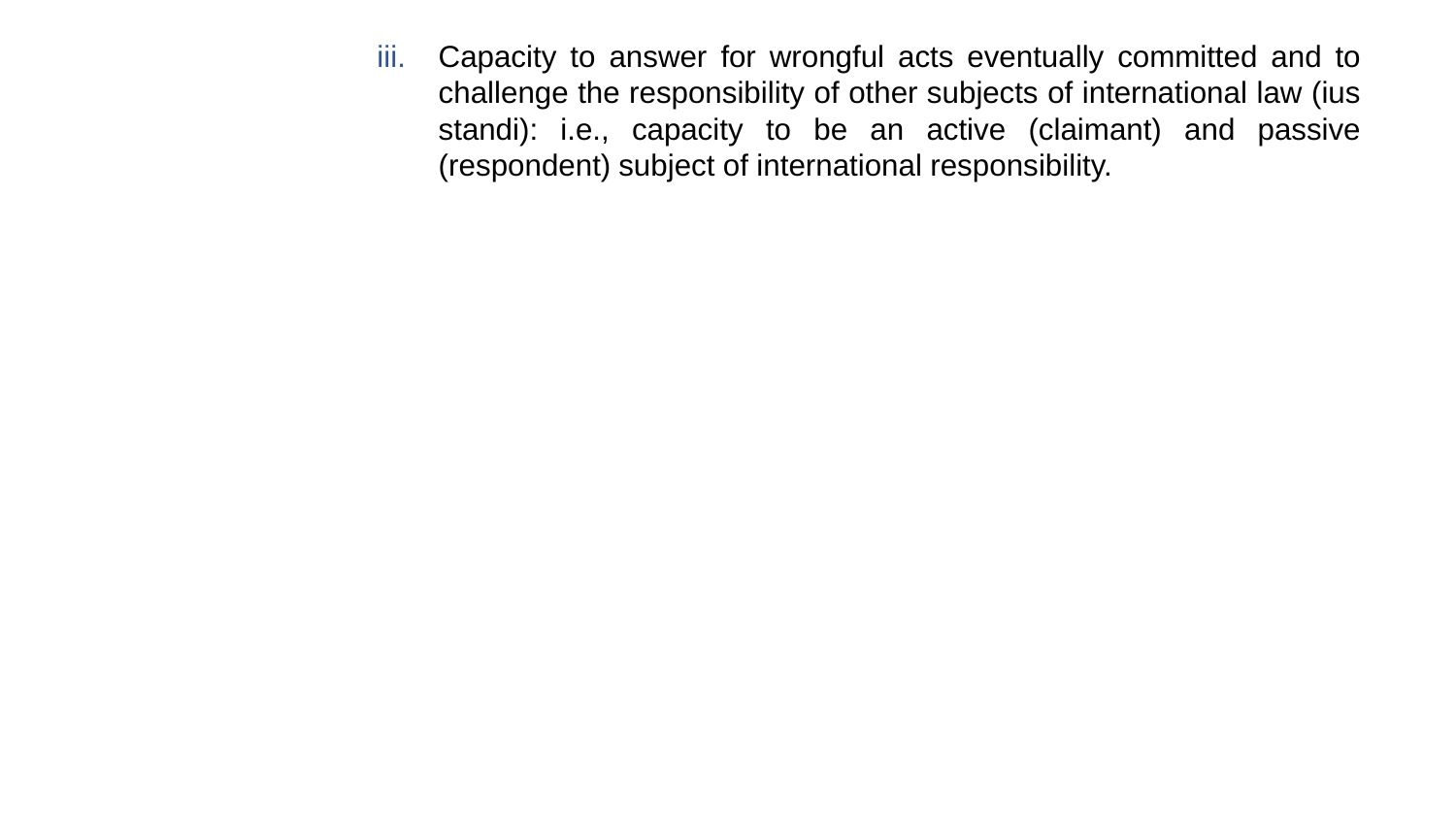# **ESTABLISHED SUBJECTS: STATE AND INTERNATIONAL ORGANIZATIONS**

A) The State. B) International Organizations.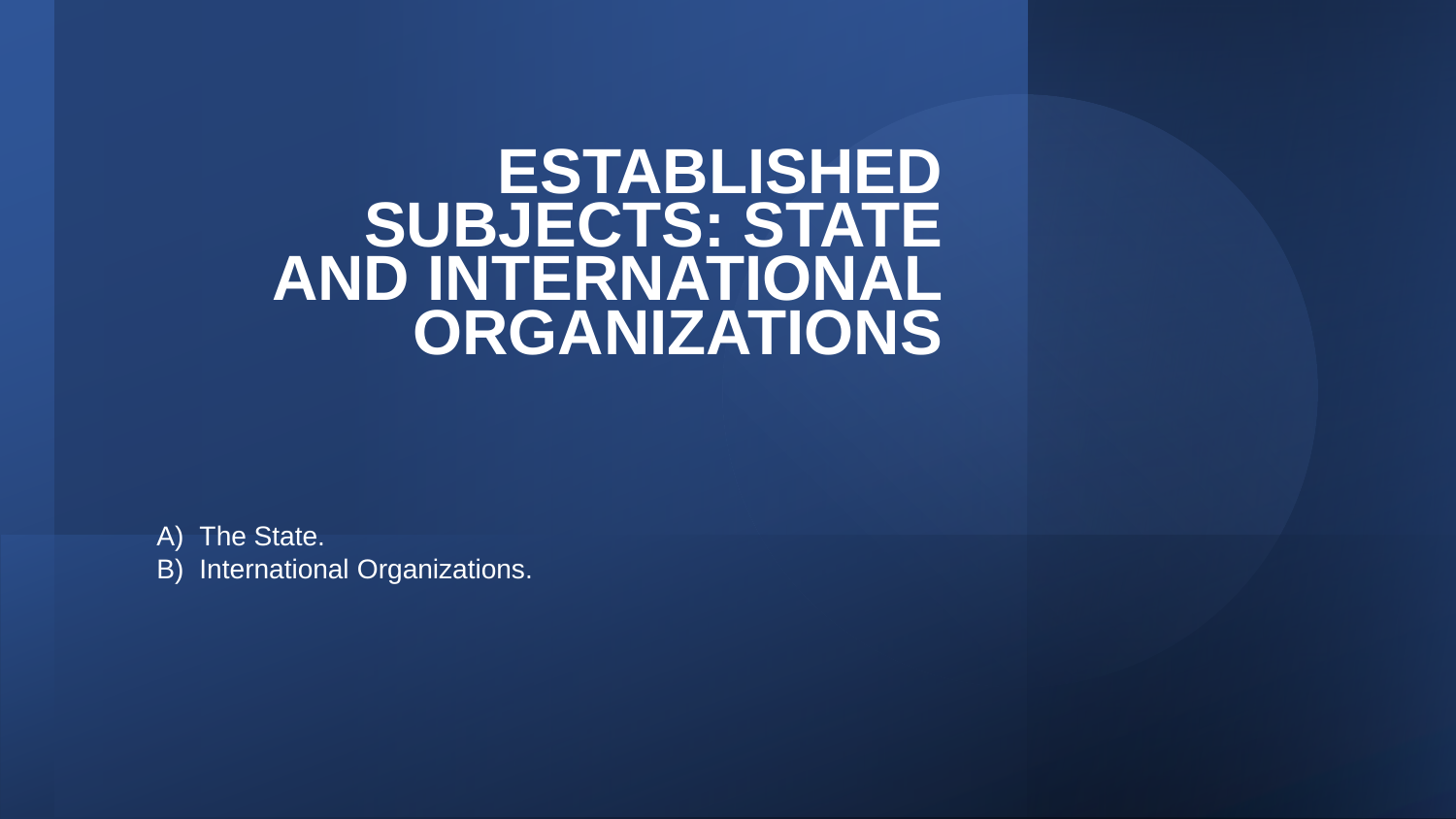# **A. THE STATE**

- $\triangleright$  Primary subject of international law and occupies a central place in this order, since it is the pivot of most international law.
	- Primitive conception: only subject. Excessive dogmatic and narrow.
	- Today's reality: The State is not the only subject of international law. In today's world, alongside States, the primary subjects of international law, there coexist other established subjects, which we might call "secondary" (created by the States themselves) the international organizations, with specific problems.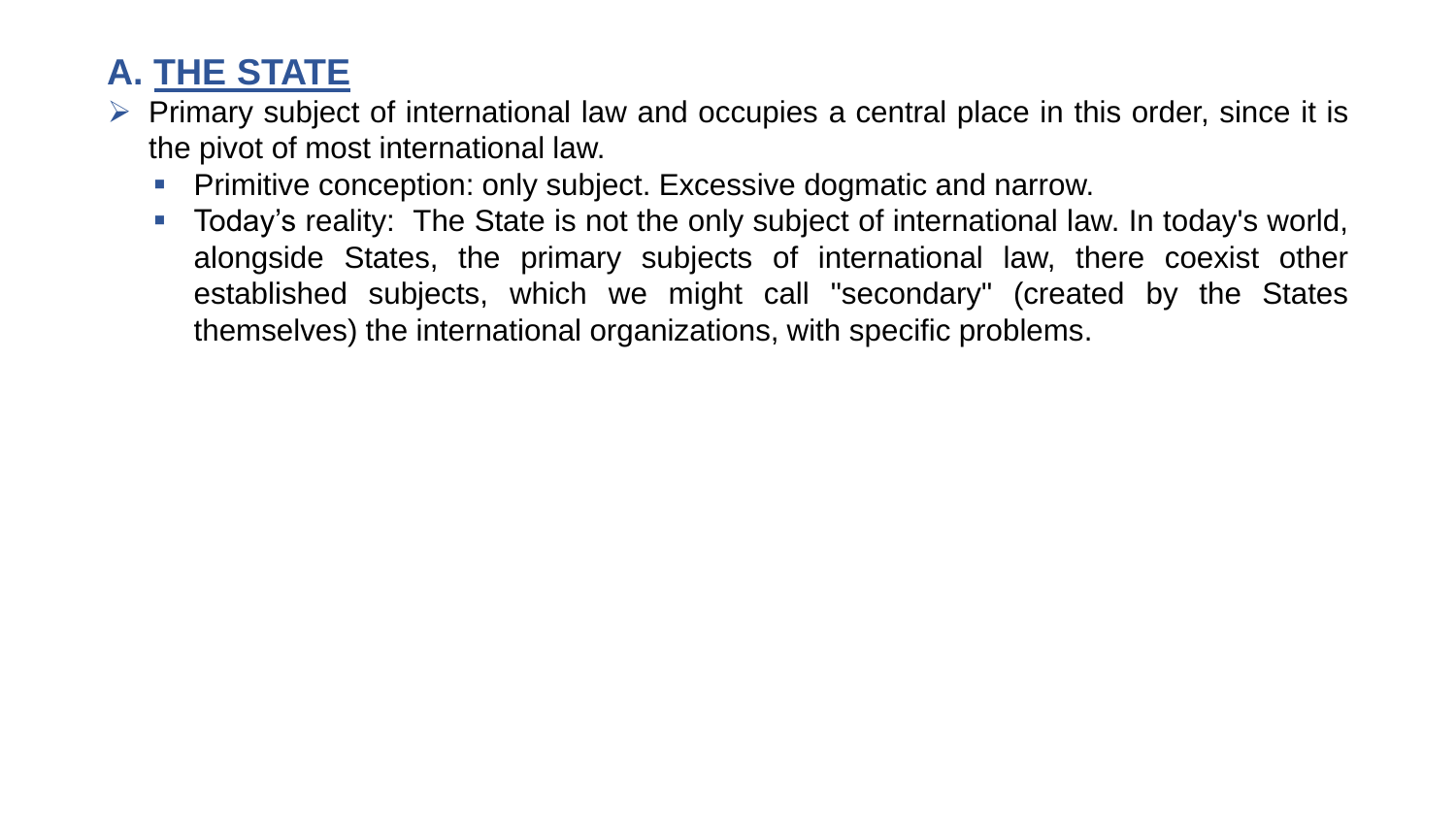# **B. INTERNATIONAL ORGANIZATIONS**

- ▶ 2<sup>nd</sup> half of the 19th century-onwards: Institucionalization of International Community. In order to achieve their purposes, they exercised de facto certain competences and assumed certain obligations in international relations.
	- **■** Jurists who professed a formalistic view of personality: assimilation to State.
	- Evolution of international relations: international organizations, which de facto exercised de facto functions and competences in the international order, constituted a new category of subjects of international law.
	- [Reparation](https://www.icj-cij.org/en/case/4) for injuries suffered in the service of the United Nations, Advisory Opinion: I.C.J. 1949:
		- Facts of the opinion: Assassination of Count Folke Bernadotte, who had been sent by the United Nations as mediator in Palestine following the Arab-Israeli conflict of 1947-48. In response to this assassination of a UN agent, the General Assembly consulted the ICJ on the possibility of the Organization to bring an international claim against the Government responsible for the death of the said agent.
		- ICJ: the question (the possibility of bringing an international claim) raised by extension the question whether the United Nations Organization ultimately possesses what the doctrine calls international personality.
		- ICJ Opinion: line of thought inspired by the theory of the so-called implied powers.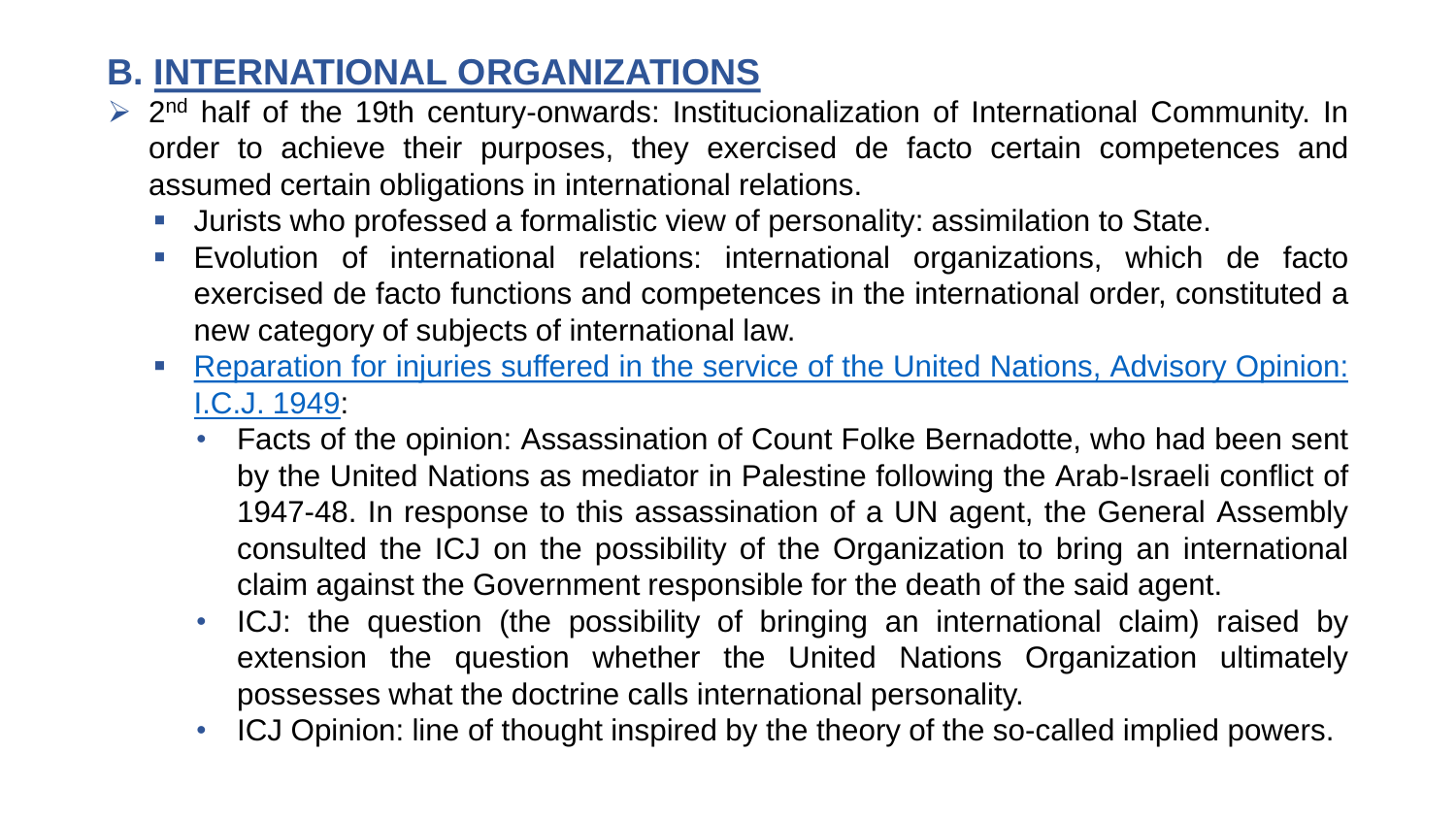- ❖ The UN does indeed possess an international personality which entitles, in particular, to bring an international claim for damage suffered in the person of its agent both vis-à-vis any State member of the Organization and even vis-àvis States which were not members of it.
- Application of the same rationale, *mutatis mutandi*, to other IO: international organizations constituted a subject (secondary, if you will, but a subject nonetheless) of international law.
- $\triangleright$  The determination of the personality: case-by-case basis, having regard to the provisions of the constituent treaty and the functions, powers and responsibilities actually exercised by the organization concerned. Recalling the triptych proposed by Professor Reuter, it is significant to note that international organizations largely meet the required requirements:
	- communication capacity: Convention on the representation of States in their relations with international organizations, adopted in Vienna on March 14, 1975.
	- capacity to conclude treaties: Convention on Treaties concluded between States and International Organizations or between two or more organizations.
	- **responsibility of international organizations: progressively moving in the affirmative.**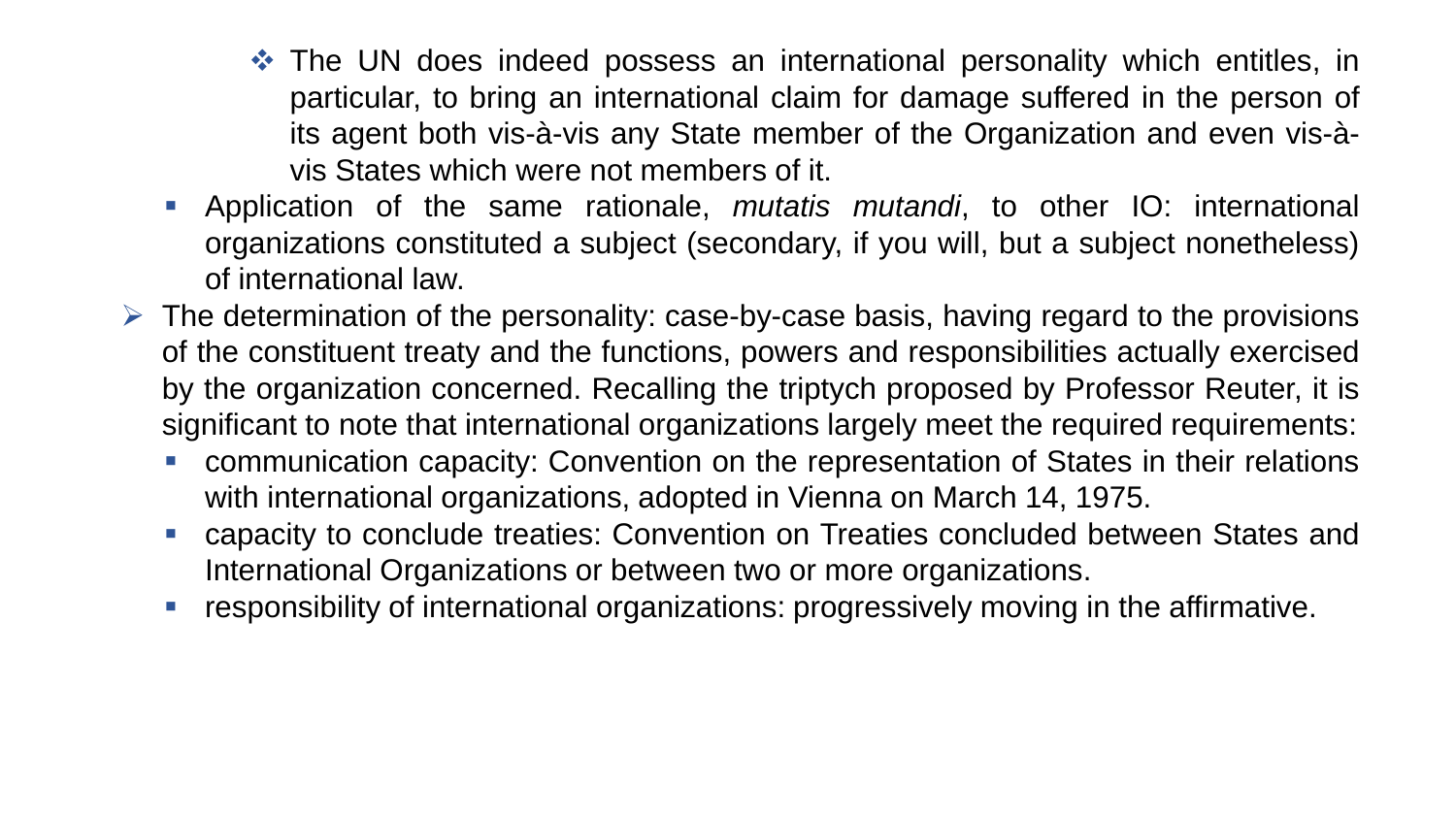**CONTROVERSIAL SUBJECTS: BELLIGERANTS, PEOPLES AND NATIONAL LIBERATIONS MOVEMENTS, AND RELIGIOUS ENTITIES** 

- A) Political entities linked to situations of belligerence.
- B) Peoples and national liberation movements.
- C) Religious entities: the Catholic Church and the Sovereign Order of Malta.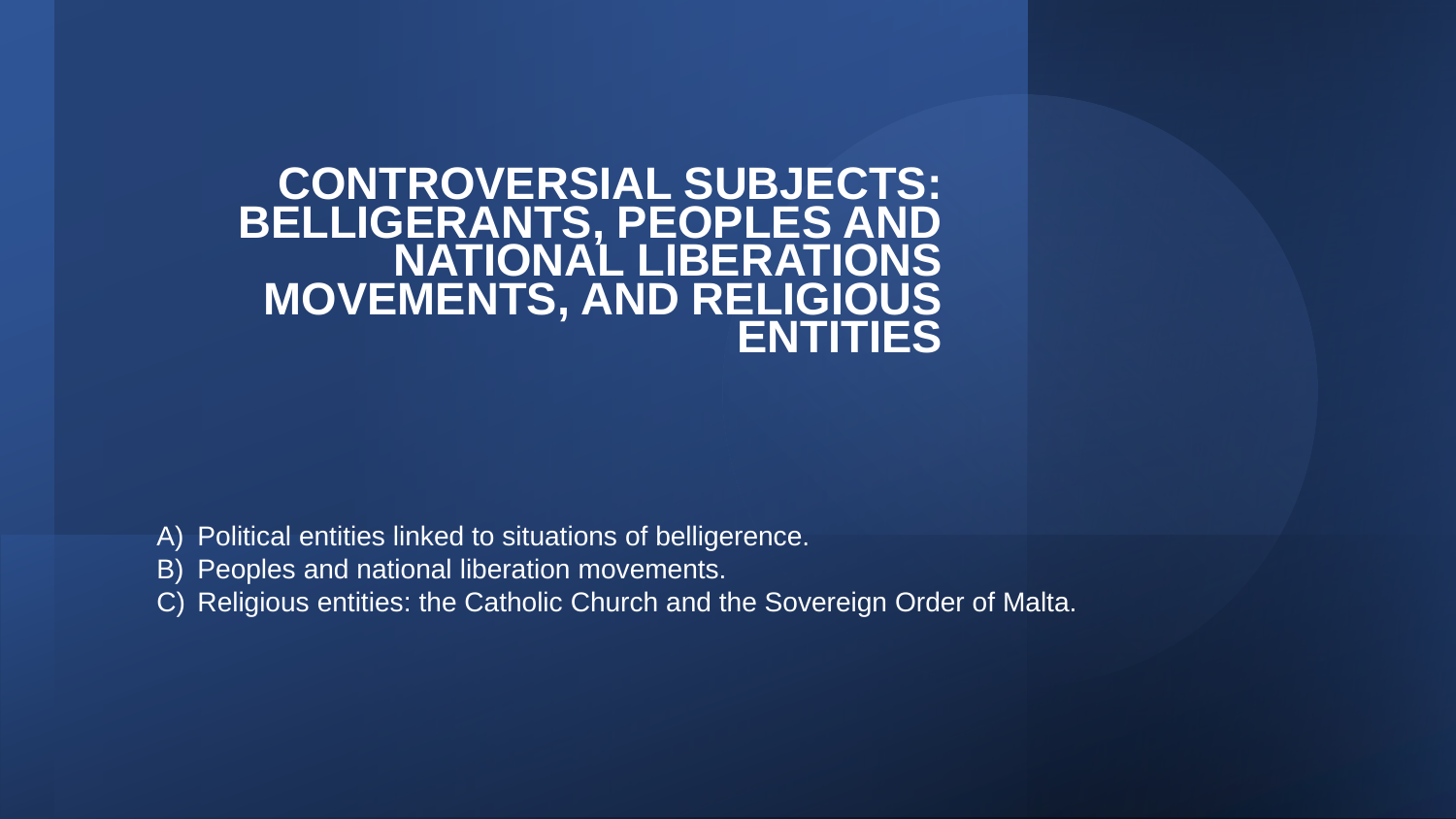# **A. POLITICAL ENTITIES LINKED TO SITUATIONS OF BELLIGERENCE**

- ➢ Entities of a political nature which, without having attained the status of States, have received a certain recognition at the level of international relations linked to situations of belligerence or to processes of revolutionary change, and generally have an ephemeral existence, which dies out naturally with the end of the conflict.
	- The so-called insurgents or insurrectionists who, having taken up arms against the legally established government of a given State (de jure government), have acquired a certain territorial territorial establishment in the country.
		- Third States may be affected by the situation: formulation of a "recognition of insurgency".
		- Certain competences within the framework of international law: Jurisprudence.
			- ❖ Gentini Case (1903) Italian-Venezuelan Mixed Arbitral Commission: "the revolutionary authorities replace the legitimate authorities and exercise their functions".
			- ❖ Banco de Bilbao case, of 17 March 1938; Arántzazu Mendi case, of 23 February 1939 during Spanish Civil War: the English Courts recognized the validity of the exercise of administrative powers by the insurgents against the the Government of the Republic at a time when they had not yet imposed their rule over the whole of the country.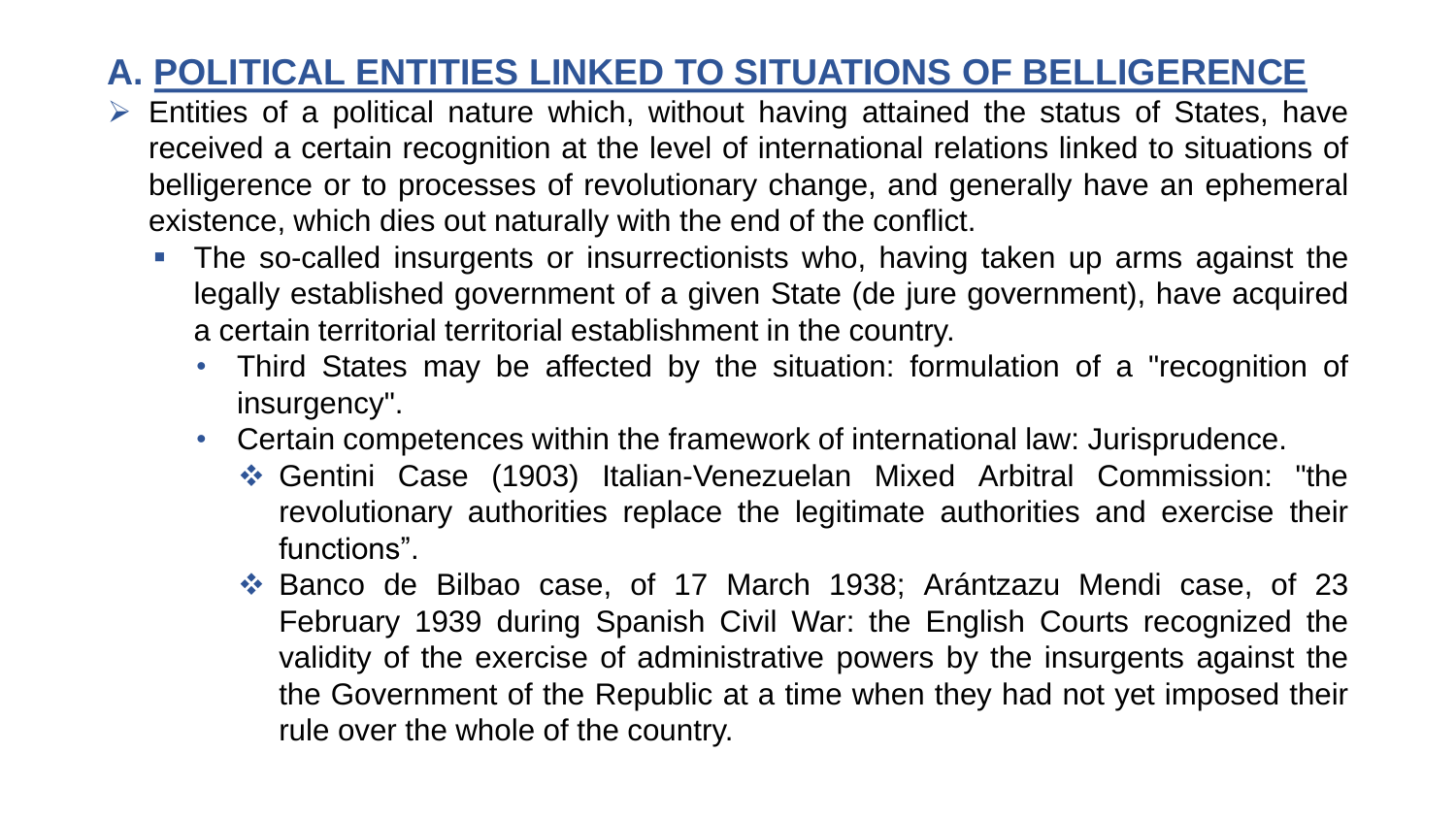- ➢ Wider international relevance from the recognition of belligerency by the State against which the insurrection is directed or by third State: The recognition of belligerency confers on the insurgents a certain international projection, which entails the application of certain rules of this order:
	- Rules relating to armed conflict: limited essentially to the field of the law of war and with a validity normally limited to the duration of the armed conflict.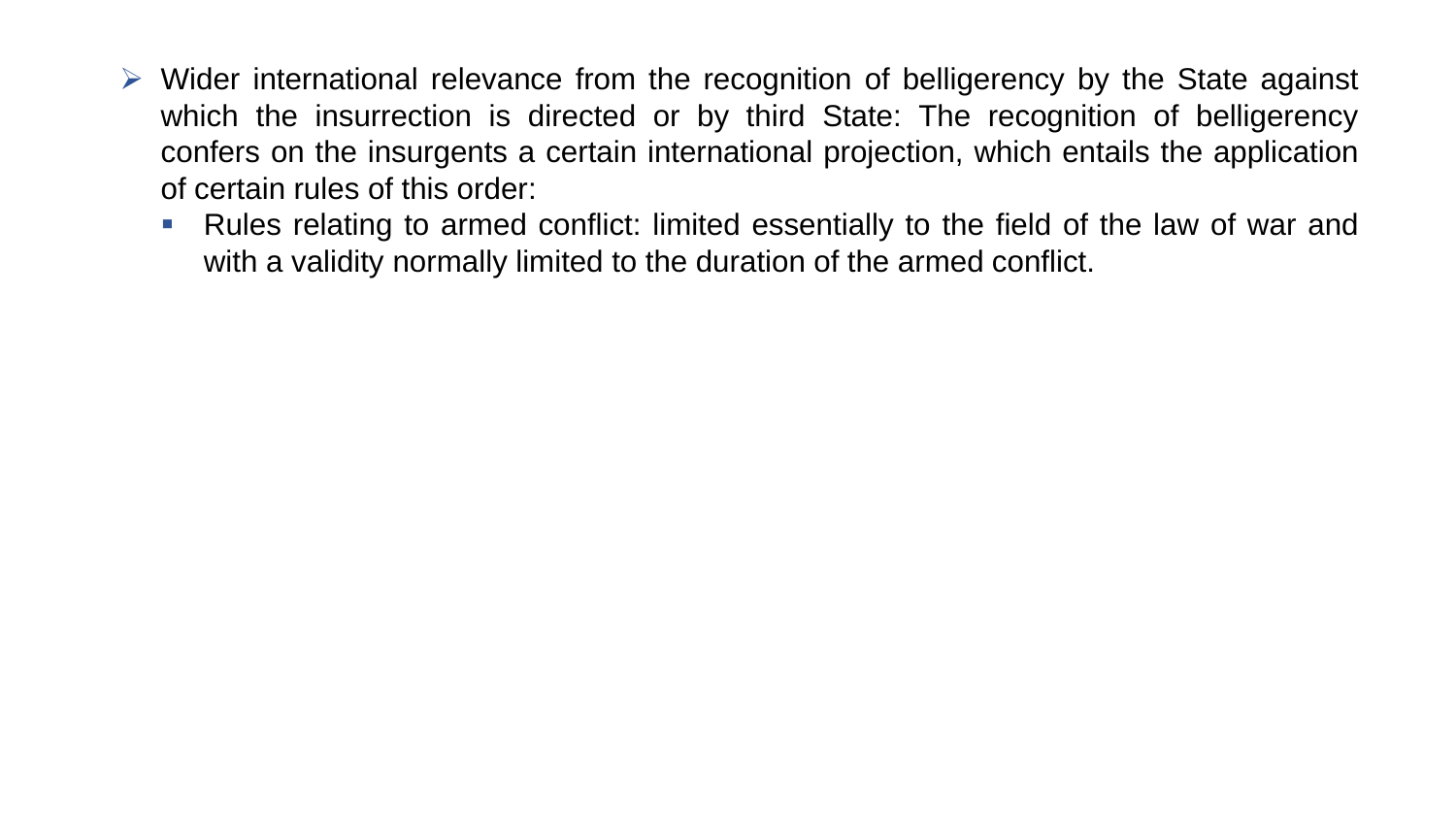# **B. PEOPLES AND NATIONAL LIBERATION MOVEMENTS**

- $\triangleright$  In recent times, the doctrine has considered the possible emergence of a new category in the international subjectivity landscape: the concept of "people".
	- IL has proclaimed the political, economic and cultural rights of peoples.
- ➢ BUT, only those peoples who struggle to acquire the status of States through a National Liberation Movement (NLM) have received some recognition as having international personality.
- ➢ **Peoples**:
	- Use of the term "peoples" in numerous international texts which consider this human group as having certain rights recognized by the international order (mainly in the context of the protection of human rights of a collective nature, the right of peoples to self-determination and the right of peoples to their resources and natural wealth). *Examples*: Preamble of the UN Charter: "We, the peoples of the United Nations...".
		- This profuse (and sometimes confusing) use of the concept of a people as the holder of certain rights can be explained by two main considerations:
			- ❖ From a historical perspective.
			- ❖ From a more current perspective, the noun "people" possesses a democratic character that makes it politically preferable to other alternative terms.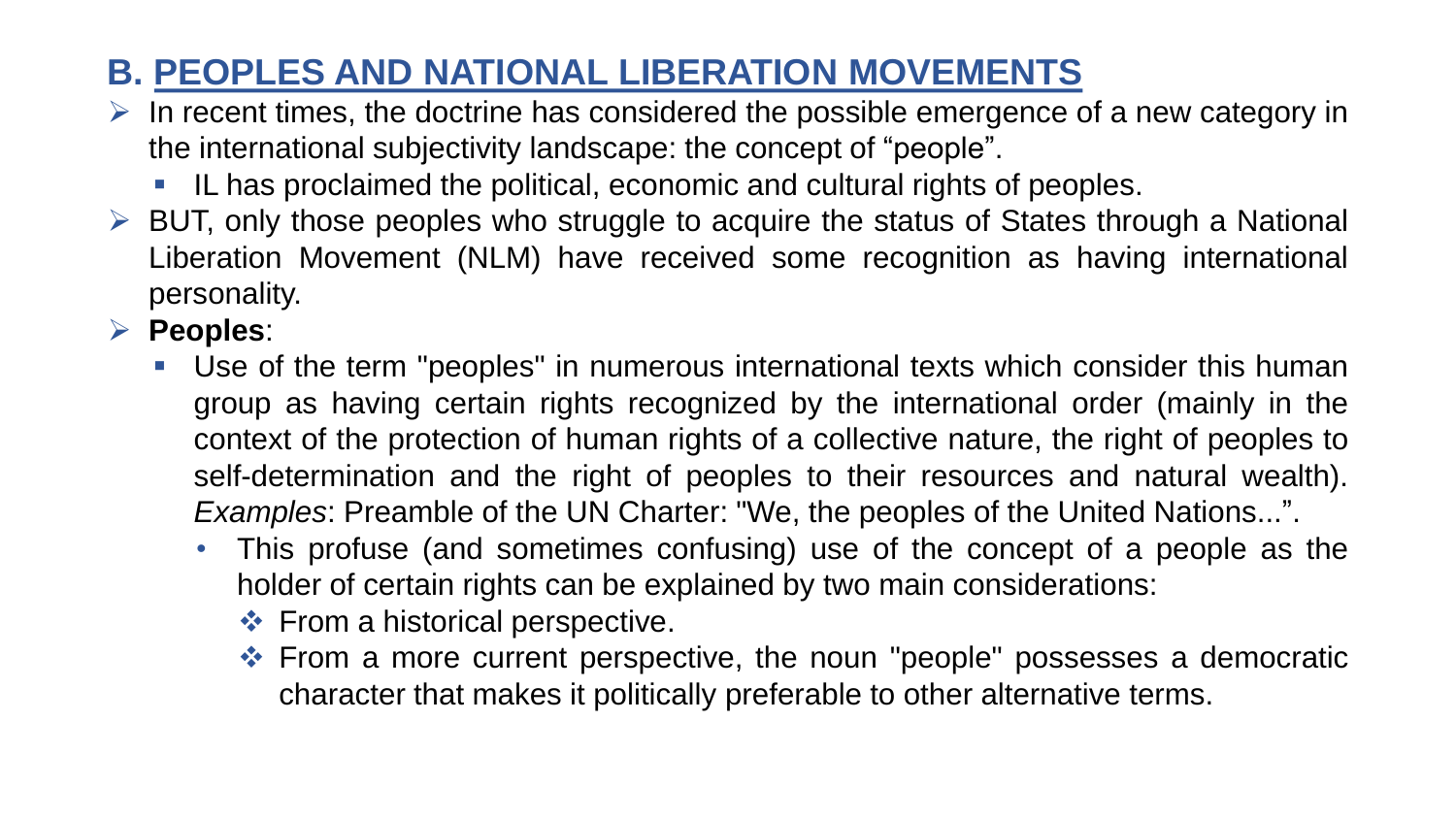- Necessity to reconcile right of peoples to self-determination with respect for the national unity and territorial integrity of States:
	- ❖ Right to external self-determination: the principle implies that peoples subjected to colonial or foreign domination have the right to struggle for political independence.
		- $\circ$  In cases of subjugation to colonial or foreign domination, the right to selfdetermination of the peoples is imposed on the principle of territorial integrity of States.
		- $\circ$  The same is true in the case of racist regimes (South Africa during the apartheid era) or peoples whose territory is subject to illegal occupation (Palestinian territories, Sahara, etc.).
			- $\checkmark$  GA [Resolution](https://undocs.org/en/A/RES/1514(XV)) 1514 (XV) of 14 December 1960, "Declaration on the Granting of Independence to Colonial Countries and Peoples", paragraph 2.
			- ✓ GA [Resolution](https://undocs.org/en/A/RES/2625(XXV)) 2625 (XXV) of 24 October 1970, "Declaration on Principles of International Law concerning Friendly Relations and Cooperation among States in accordance with the Charter of the United Nations".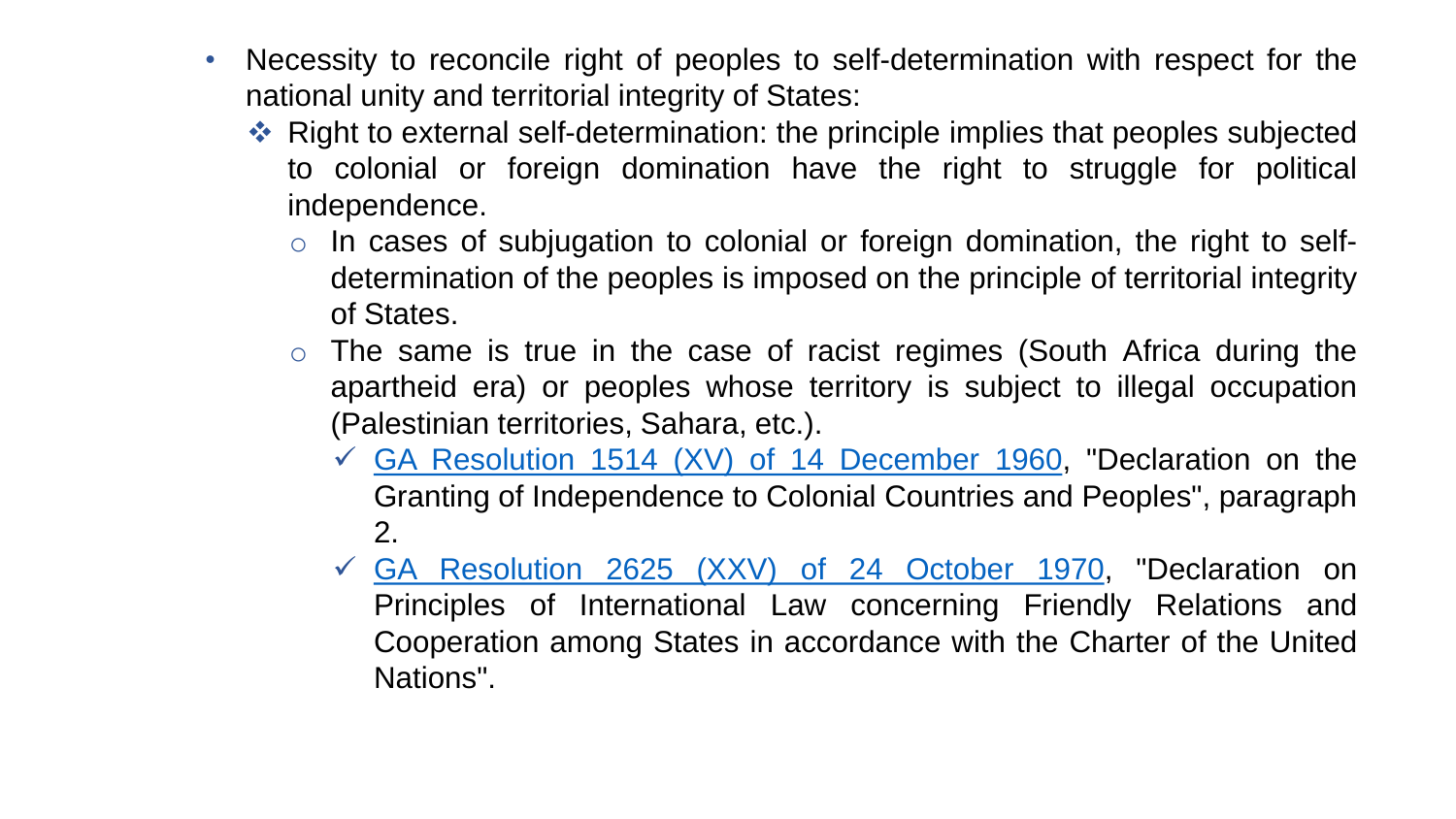- ❖ Right to internal self-determination: Peoples who do not have the status of colonies or are not subject to foreign domination or a situation of arbitrary subordination do not enjoy the right to political independence (secession). Although they do possess other rights:
	- o right to survival (Convention on the Prevention and Suppression of the Crime of Genocide of December 9, 1948).
	- o to non-discrimination (Convention on the Elimination of All Forms of Racial Discrimination of December 25, 1965)
	- respect for their attributes as a people (right to cultural, religious or national identity, as well as to political autonomy within the State in which they are integrated).
		- ✓ GA Resolution 61/295 13 [September](https://undocs.org/en/A/RES/61/295) 2007, "United Nations Declaration on the Rights of Indigenous Peoples.
- Economic rights: some international texts have also contemplated "peoples" as holders of the rights proclaimed therein.
	- ❖ GA [Resolution](https://undocs.org/en/A/RES/1803(XVII)) 1803 (XVII) of 14 December 1962, "Permanent sovereignty over natural resources".
	- ❖ Resolutions that in the 1970s defined the outlines of the new international economic order.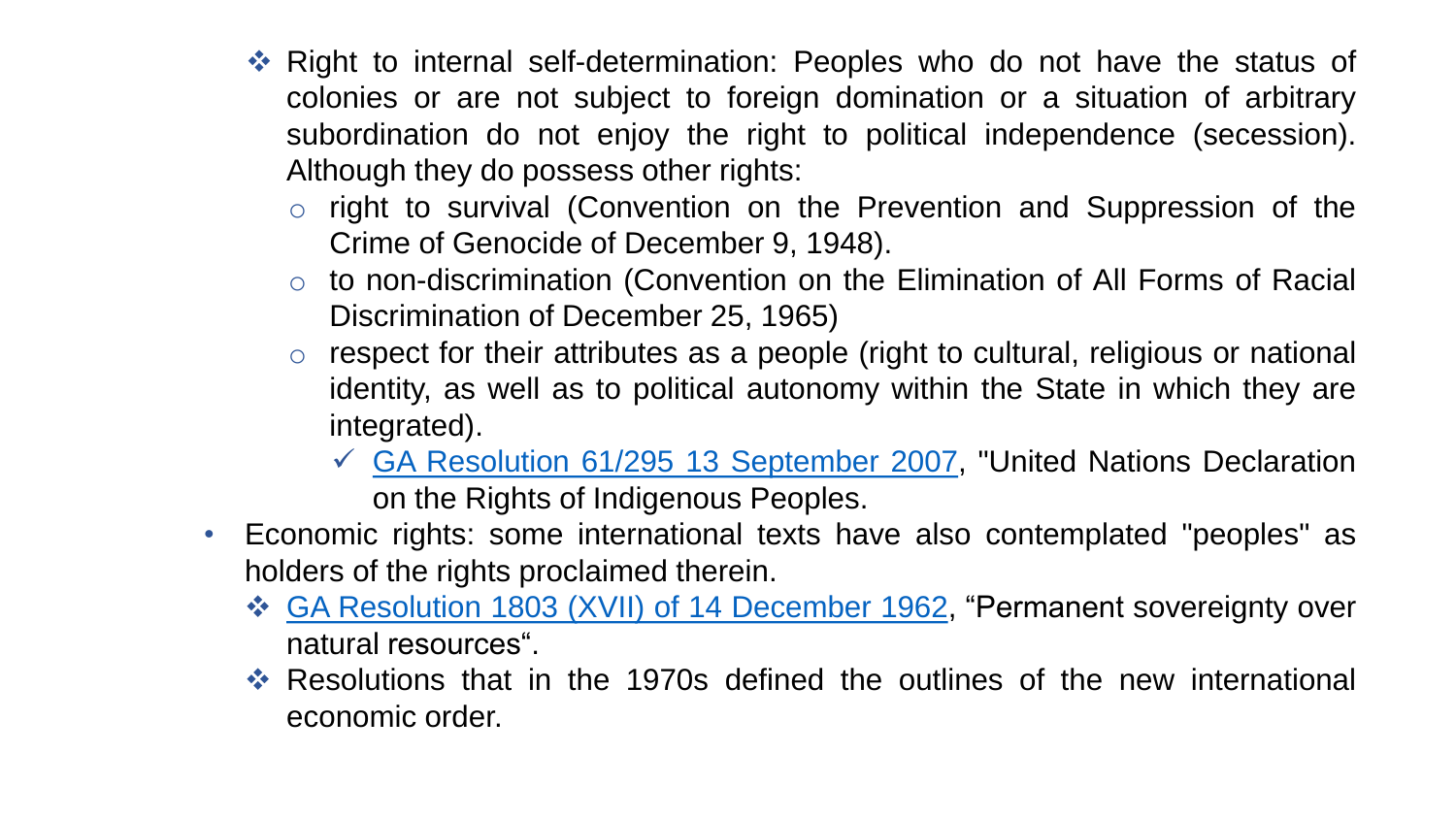- ➢ **National Liberation Movements**: Peoples who effectively fight for the acquisition of statehood through a National Liberation Movement (NLM) have received a certain recognition as potential holders of international personality.
	- The Algerian National Liberation Front (FLN).
	- The MLNs of the African colonies were also the object of extensive recognition and strong support from the UN itself in the 1970s: liberation movements in South Africa (SWAPO), in Zimbabwe (ANC) and in the various Portuguese colonies (Angola, Guinea Bissau, Cape Verde, Mozambique, Sao Tome and Principe).
	- MLNs who have fought in recent years to make the principle of self-determination effective of the remaining colonial territories (Polisario Front territories (Saharawi Polisario Front).
	- The case of the Palestine Liberation Organization (PLO) is situated in part in a different context than the purely colonial context, framed by the dispute to which the creation of the State of Israel gave rise. The PLO has followed a line of progressive assertion in the framework of international relations: it has participated in numerous international conferences of both Arab countries and of a universal nature; it has a special observer status within numerous international organizations and is a member of international organizations at the global level (WTO, WHO and more recently UNESCO) and has been expressly recognized by almost all Arab countries and by quite a few non-Arab states.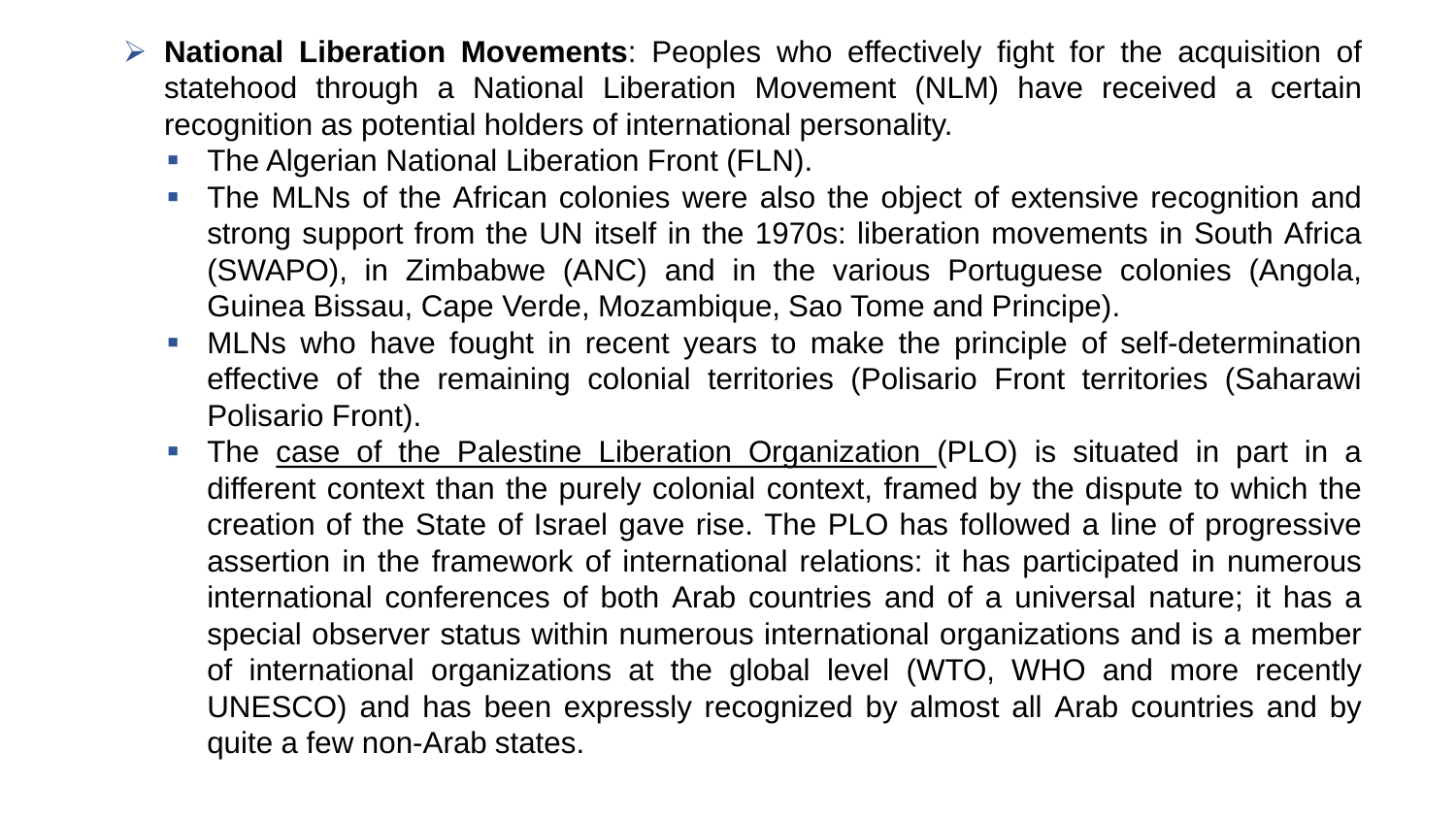- As of October 2017, out of the 193 member states of the UN, 137 (70.98%) had recognized the State of Palestine.
- Advanced position in terms of full affirmation of its international personality.
- Within the framework of the UN, they have been considered as recipients of aid, have been proclaimed as legitimate representatives of their peoples, and have even attained the status of observer.
- In the framework of international law, their projection has also been progressively consolidated, in particular in the fields of the law of armed conflict and humanitarian law, in the law of treaties and in the law of diplomatic relations.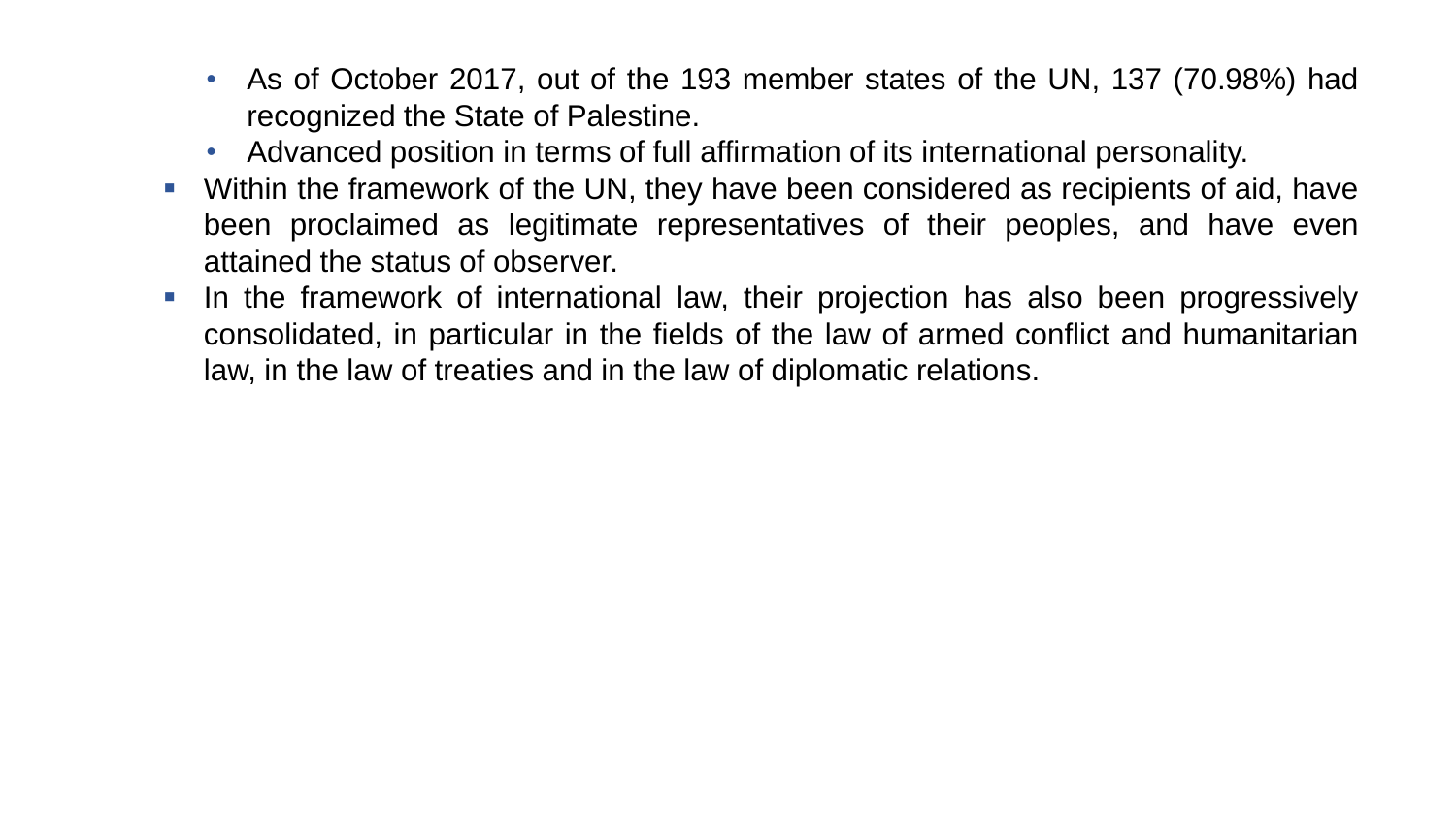# **C. RELIGIOUS ENTITIES: THE CATHOLIC CHURCH AND THE SOVEREIGN ORDER OF MALTA**

- ➢ **The Catholic Church**:
	- Complex international situation not only because of its peculiar condition, both spiritual and temporal, but also because of the converging of triune structure:
		- The Church itself,
		- The Holy See
		- The Vatican City State Vatican City State.
	- Development of its condition:
		- *Origin of the temporal power of the Church*: Fall of the Western Roman Empire (5th century), when the Pope became the only residual authority in Rome after the sacking of the city by the barbarians. Papal Territories.
		- *Italian unification***:** Pope Pius IX was forced to give in to the troops of Victor Emmanuel's troops, who proceeded to take Rome on September 20, 1870.
			- ❖ Incorporation of the Papal territories into Italy (plebiscite on October 20, 1870) and disappearance of the Papal State.
			- ❖ Powers of the Church were established by an Italian Law of May 13, 1871, called the Law of Guarantees (never formally admitted by the Popes):
				- o Enjoyment of the Vatican and Lateran palaces and of the Villa of Castel Gandolfo.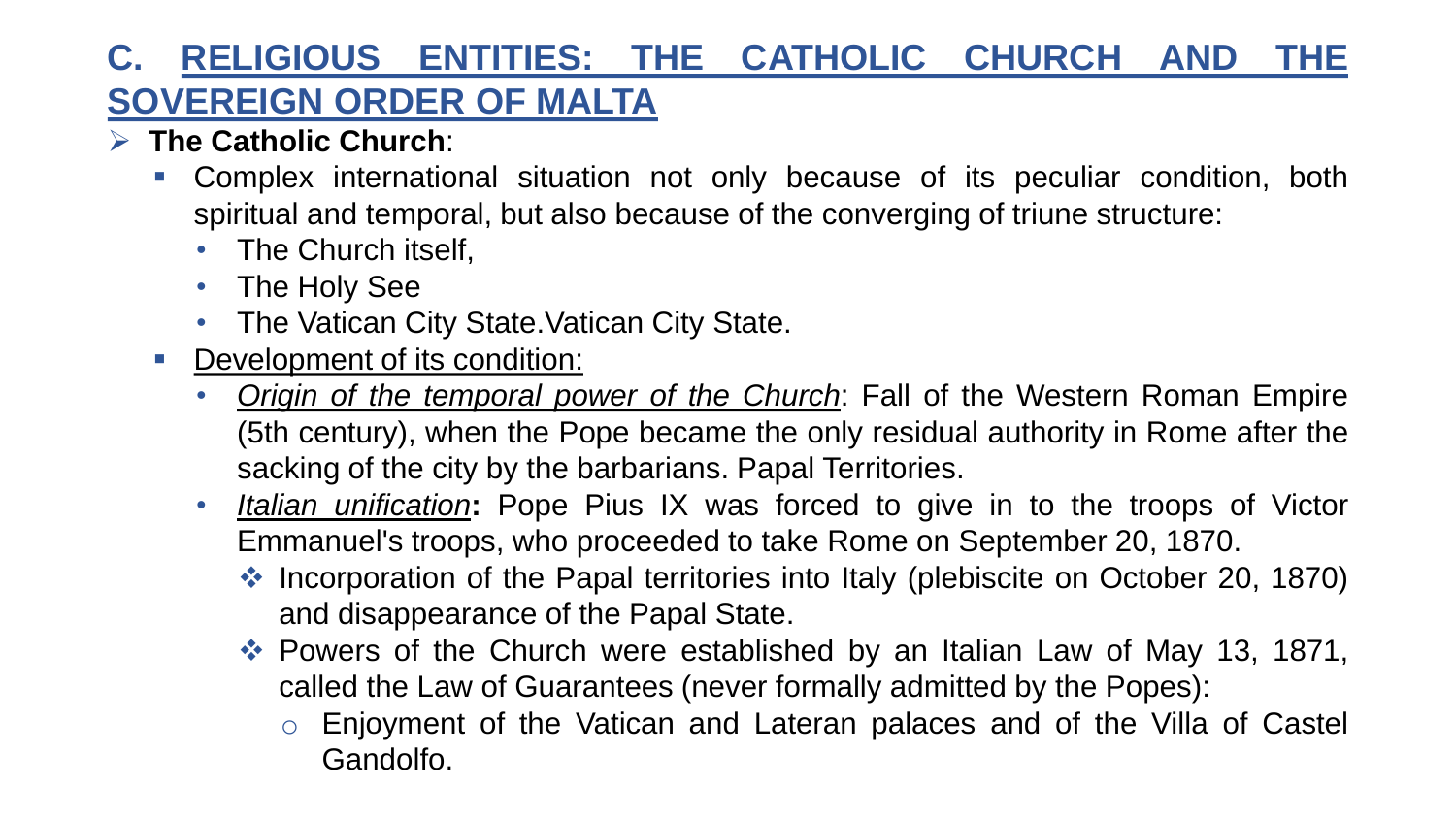- $\circ$  Certain temporal powers, including the ability to maintain diplomatic relations and the ability to conclude international agreements with States (concordats).
- *Lateran Agreements* of February 11, 1919 (between the Holy See and the Kingdom of Italy, ruled by Mussolini-Confirmed by Italian Constitution of 1947): Concordat on the exercise of Catholic worship in Italy, a political treaty creating Vatican City and regulating relations between the Church and the Italian State, and a financial agreement.
	- ❖ It recognizes to the Holy See "sovereignty in the international sphere" (art. 2), as well as "sovereign jurisdiction" over Vatican City (art. 3).
	- ❖ It recognizes the Holy See's moral power (art. 24).
	- ❖ Italy "recognizes the State of the City of the Vatican".
- Today's status:
	- the Holy See (governing body of the Catholic Church) effectively exercises:
		- ❖ The right of legation to the States.
		- ❖ Participates in international conferences.
		- ❖ Is a member of several international organizations and has observer status in others.
		- ❖ Concludes international conventions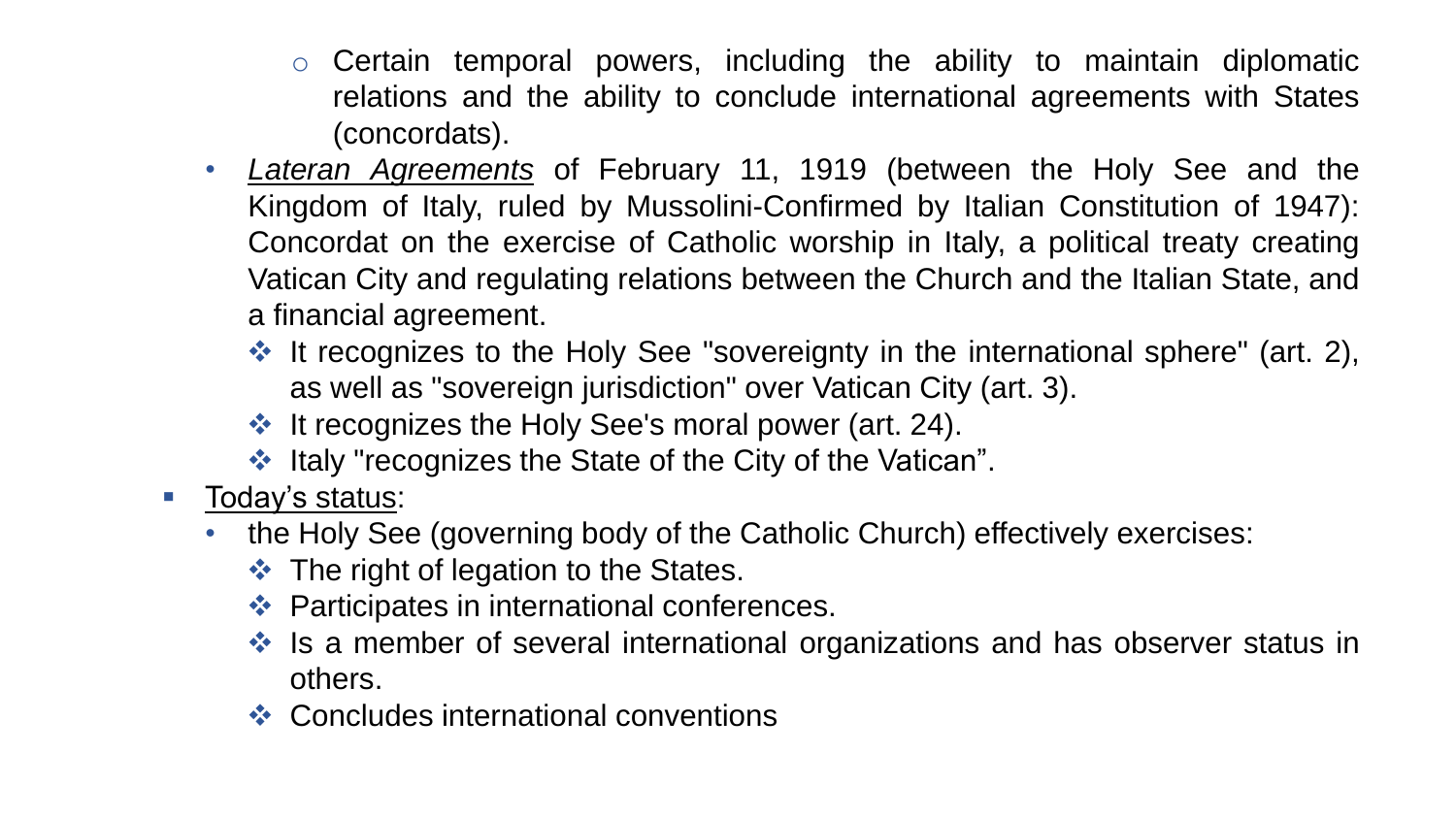- For its part, the Vatican City State (also through the Holy See) maintains:
	- ❖ diplomatic relations with numerous States.
	- ❖ participates in international conferences.
	- ❖ is a member of several international organizations.
	- ❖ has signed numerous international conventions, both bilateral, as well as multilateral.
- ➢ **The Sovereign Order of Malta** (or Order of St. John of Jerusalem):
	- Development:
		- *Origins*: time of the Crusades, when this institution of a religious-military character was constituted to attend primarily to the fate of the sick and wounded in the Holy Land and later to ensure the defense of the Holy Places.
		- *History of the Sovereign Order of Malta*: several periods that mark a progressive trend towards the disappearance of its territorial base:
			- ❖ from 1113 to 1291 the Order had its headquarters in the hospital of St. John of Jerusalem, in Palestine;
			- ❖ from 1292 to 1308 it settled first on the island of Cyprus and later on the island of Rhodes.
			- ❖ in 1523, by concession of Emperor Charles V., the Order settled on the island of Malta where it remained until its expulsion by Napoleon's troops in 1798.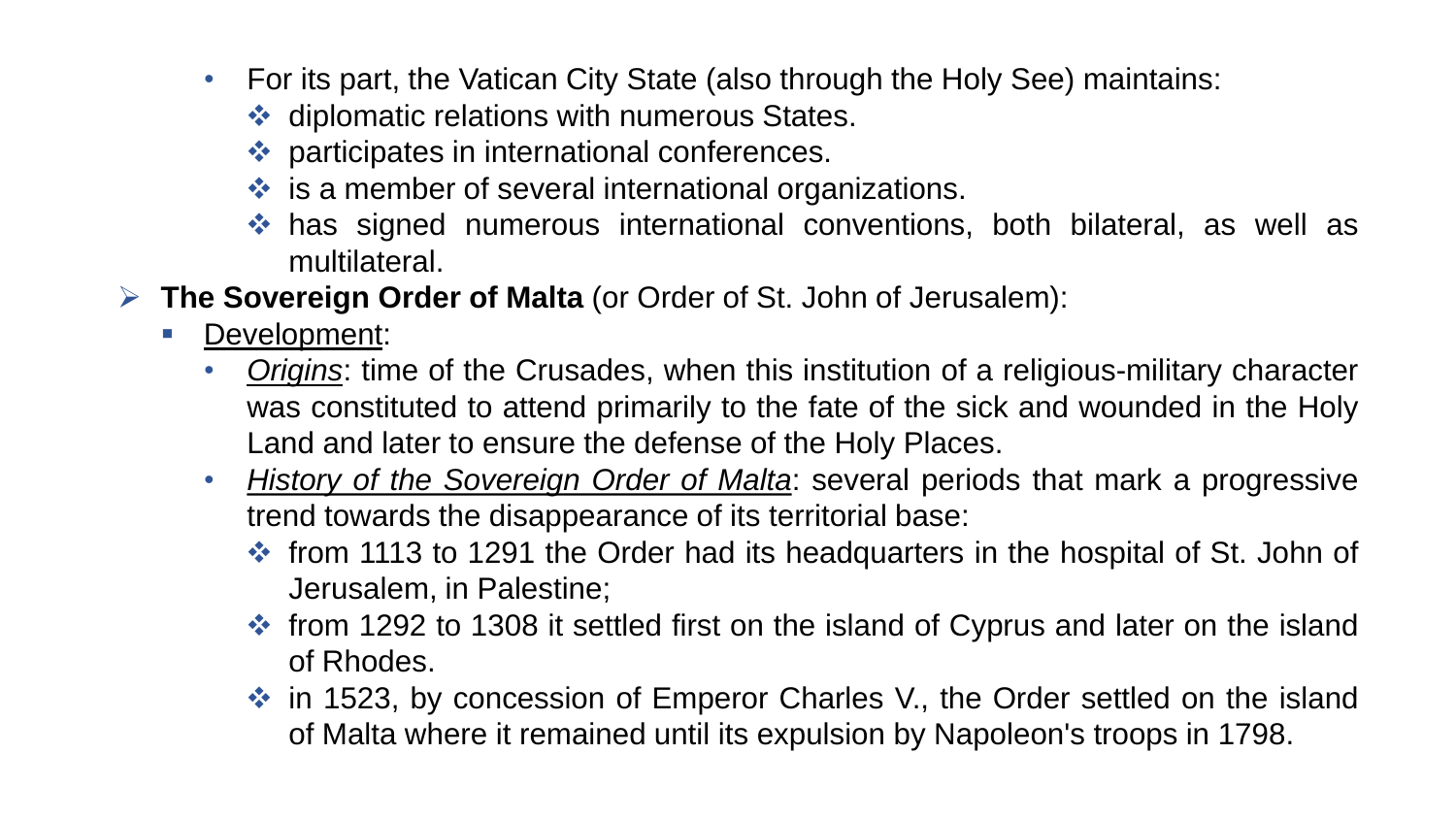- ❖ From that time on, the Order of Malta was successively settled in St. Petersburg, in Messina and in Catania, until in 1834 it finally settled in Rome, where it is currently headquartered.
- Question of its possible personality in international law:
	- Recognized by Italy, whose Court of Cassation ruled affirmatively on the matter in a Judgment of 13 May 1935, which has been confirmed by the repeated jurisprudence of the Courts of Justice.
	- In the same way, the Roman Curia affirmed in its Judgment of January 24, 1953, that its sovereign status entailed "certain prerogatives which the Order possesses by virtue of international law" ".
- **Today:** exercises certain competences at the international level and has been the object of a certain recognition by some States:
	- maintains embassies and legations to almost forty States in Europe, Africa, Asia and Latin America
	- is accredited to various international organizations (Council of Europe, UNESCO, WHO, UNHCR, etc.),etc.). The representatives of the Sovereign Order of Malta enjoy diplomatic privileges and immunities, and the Order establishes passports that have been admitted even by States that have not formally recognized this institution.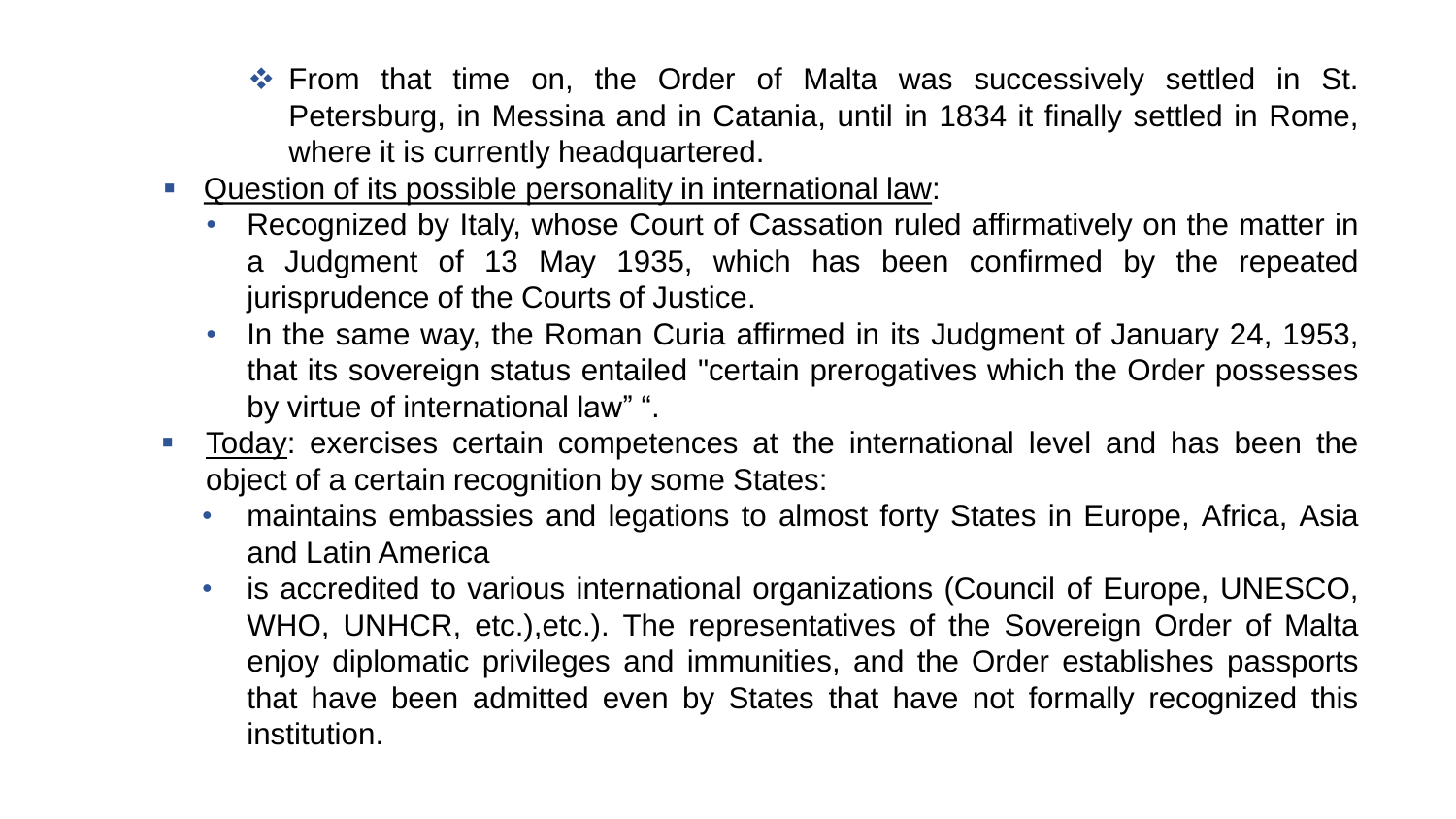**E** However, the Order appears today to a large extent as a historical anachronism. The time when this institution had a certain territorial base must be considered as definitely over and if today the Order enjoys a certain recognition, it is due to its relevant past, as well as to the welfare and charitable function that it intends to fulfill at the present time.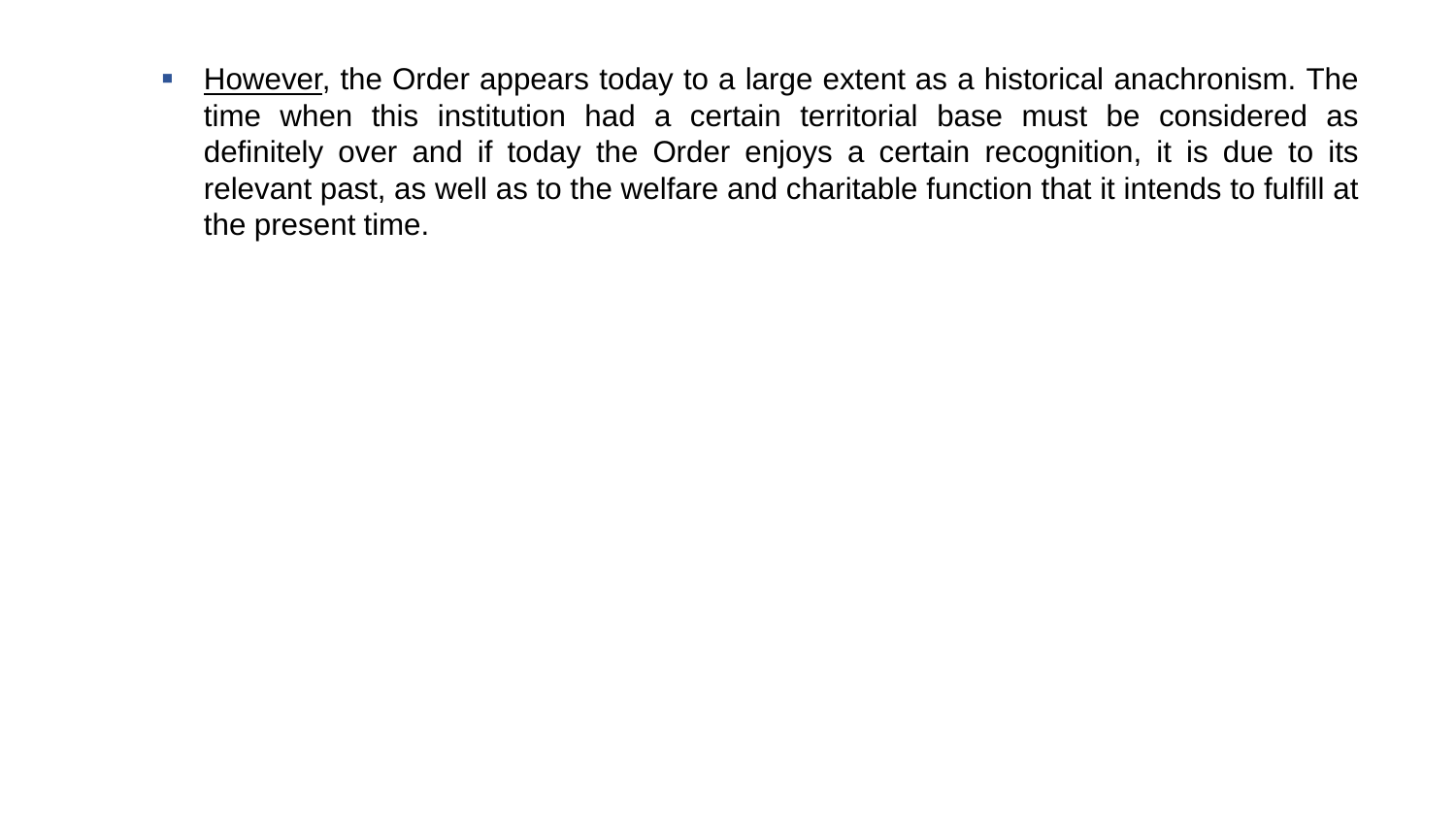# **OTHER ACTORS LACKING INTERNATIONAL PERSONALITY**

A) Multinational corporations

- B) NGOs
- C) Humankind?.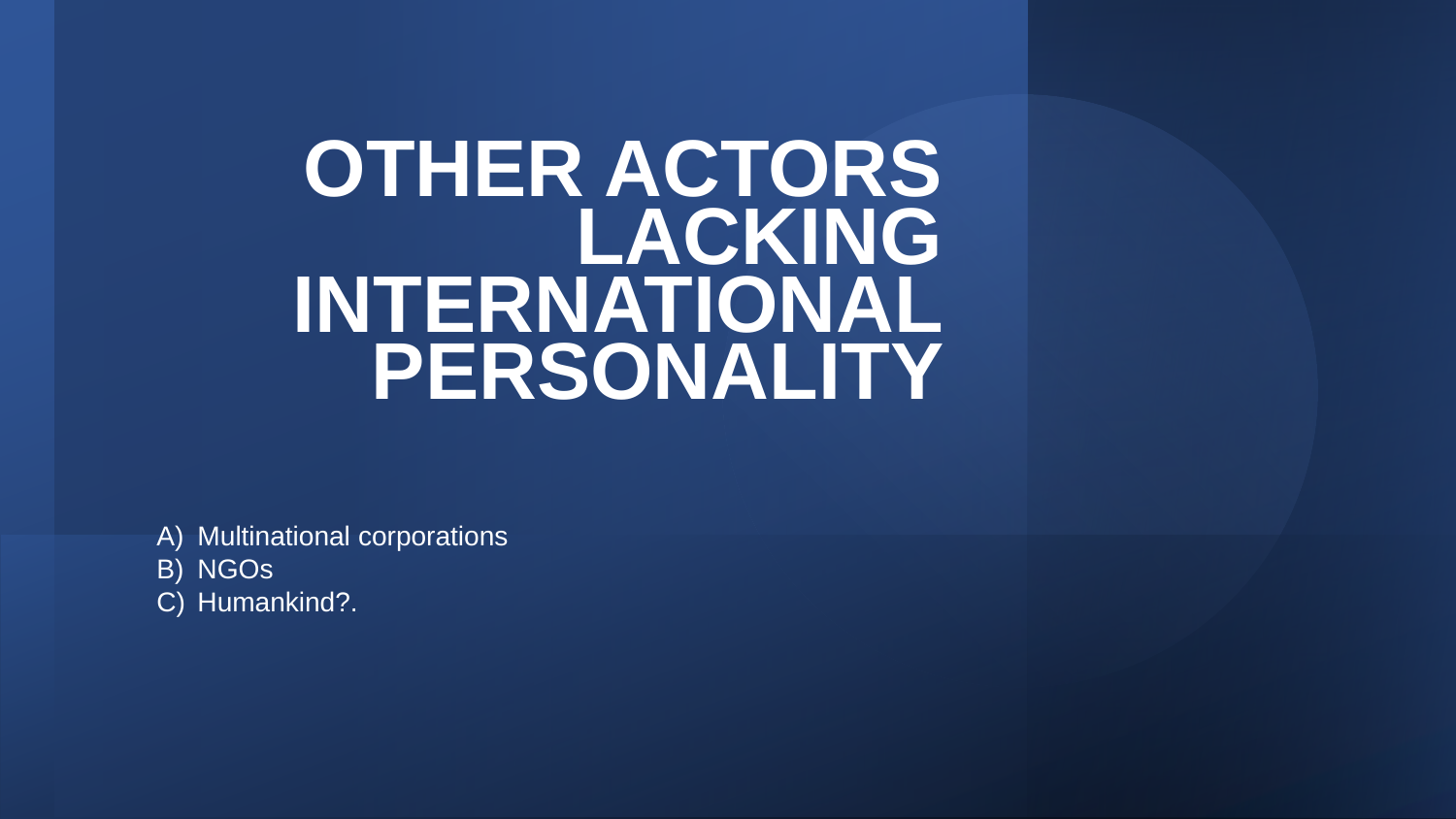# **A. MULTINATIONAL CORPORATIONS**

- ➢ Contemporary world: characteristic phenomenon of the capitalist model of production.
	- UN definition (broadest sense): all those that control assets, factories, mines, sales offices, etc., in two or more countries.
	- Many political, economic and legal issues. Beyond their purely economic dimension, multinational enterprises also carry out certain activities that are characteristic of entities endowed with international personality.
		- Some multinational enterprises enter into agreements with the States, which have been called "quasi-international agreements" that pose difficulties in their qualification (public sector and in the private sector).
			- ❖ In many cases, such agreements expressly exclude their submission to the national law of the country in which the company is to operate, by providing for either to international law or to the provisions of the agreement itself (lawless contract).
		- Any disputes that may arise from the activities of multinational companies are sometimes submitted to international means of settlement: international arbitration (thus escaping the jurisdiction of the State in which the multinational enterprise operates).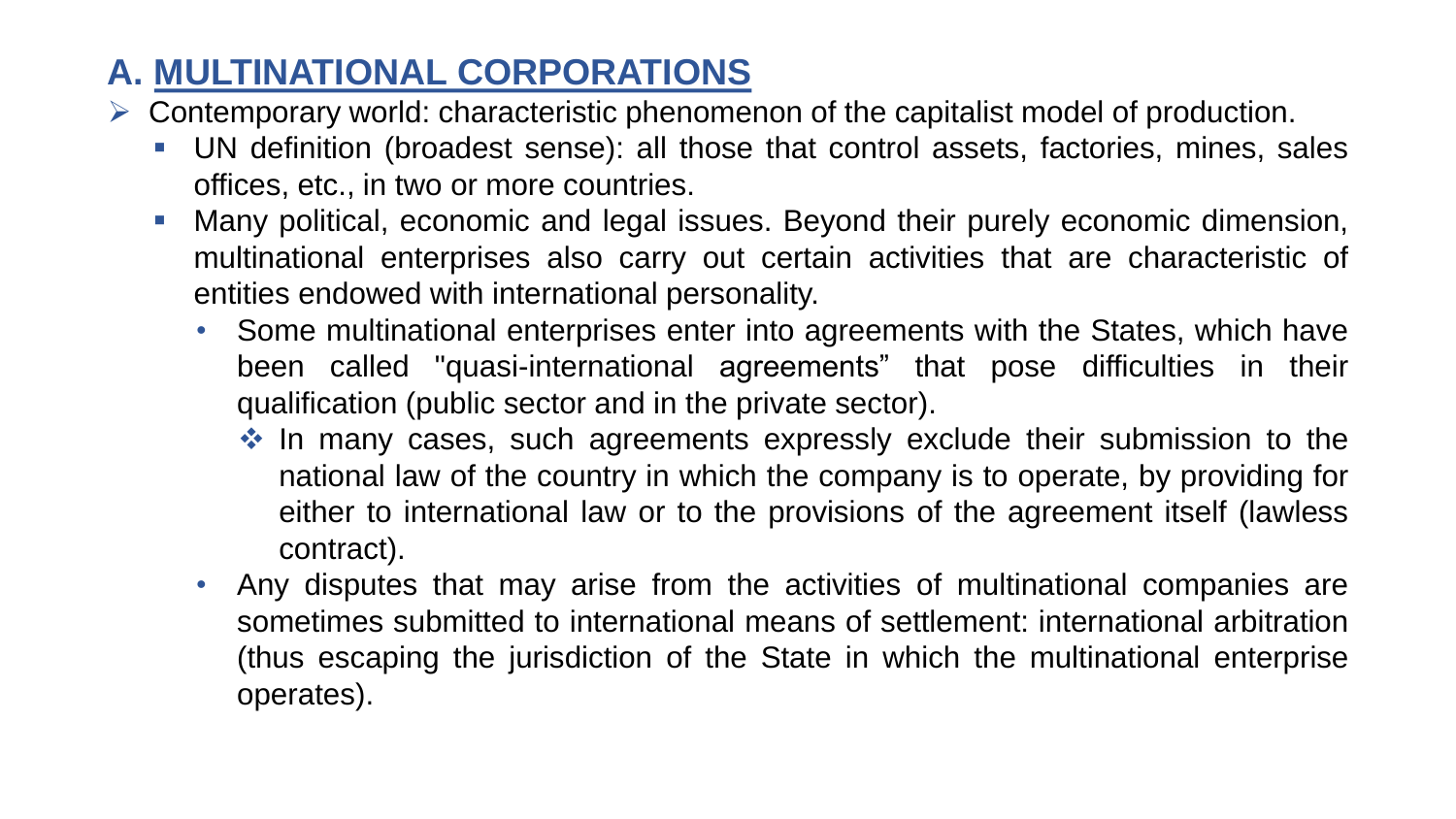- **EXT** However, multinational companies do not seem to possess a real capacity for communication with States at the same level, nor do they seem to have the capacity for active or passive international responsibility (on this point they are subject to the regime of diplomatic protection like any other private individual).
- **•** Therefore, it does not seem possible to maintain that multinational companies can be subjects of the international law, without ignoring the role that, as lobbies, they play in the international order.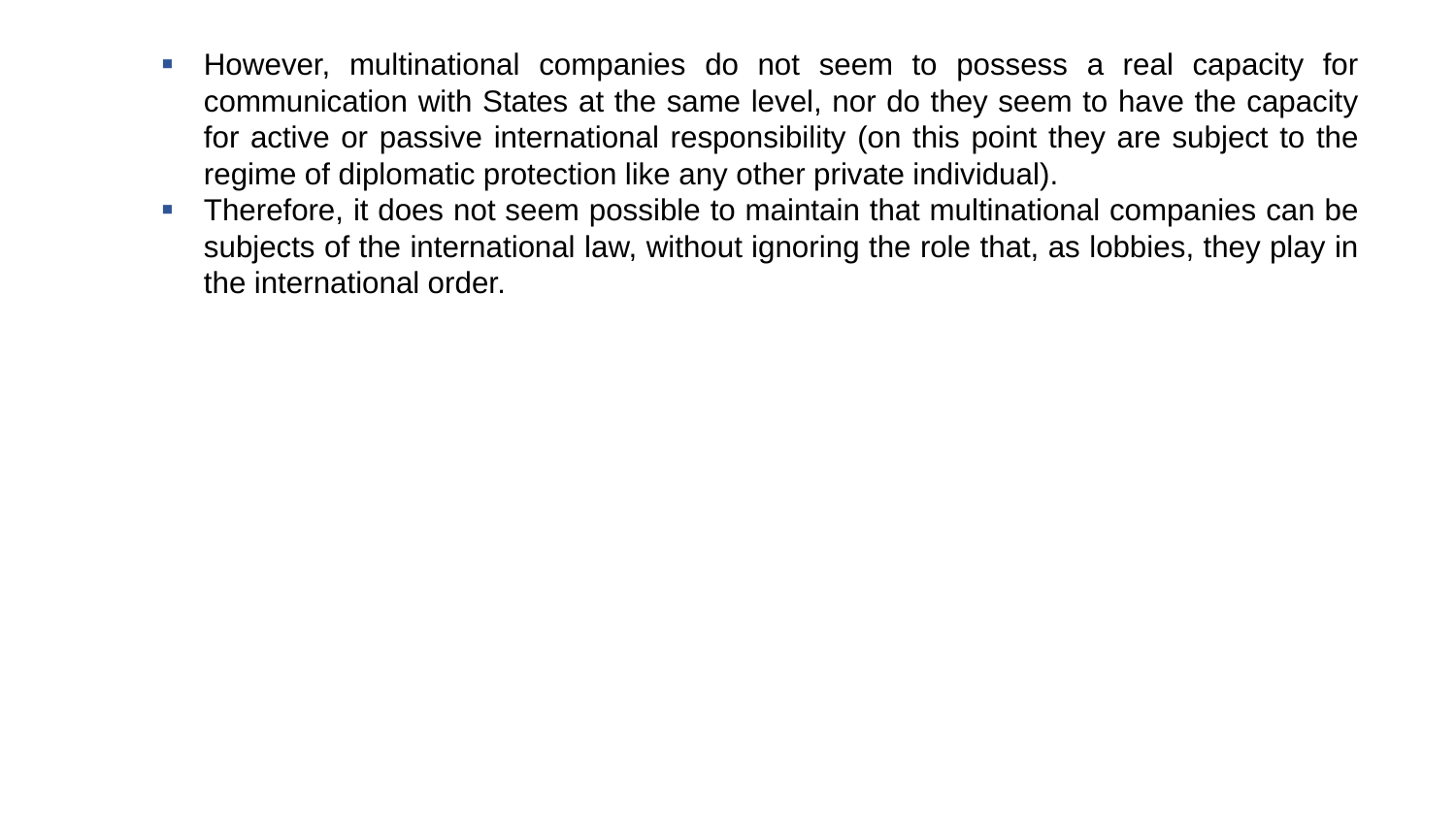# **A. INTERNATIONAL NON-GOVERNMENTAL ORGANIZATIONS (NGOs)**

- $\triangleright$  Private entities that carry out activities in the international environment.
	- ECOSOC Resolution of 27 February 1950: "Any international organization which has not been established by way of an intergovernmental agreement shall be considered as a non-governmental organization"
- $\triangleright$  They have a private character, since they are not formed by States and are not governed by international agreements.
	- Legal status is determined by the domestic law of the country in which they are constituted.
	- They are not subjects of international law, but their influence on contemporary international relations is undoubtedly decisive in many spheres and their contribution to the progress of these relations is particularly noteworthy
- ➢ However, a growing number of NGOs carry out activities within the framework of international society:
	- Among the oldest NGOs are the International Chamber of Commerce, the Inter-Parliamentary Union, the International Olympic Committee and the International Red Cross.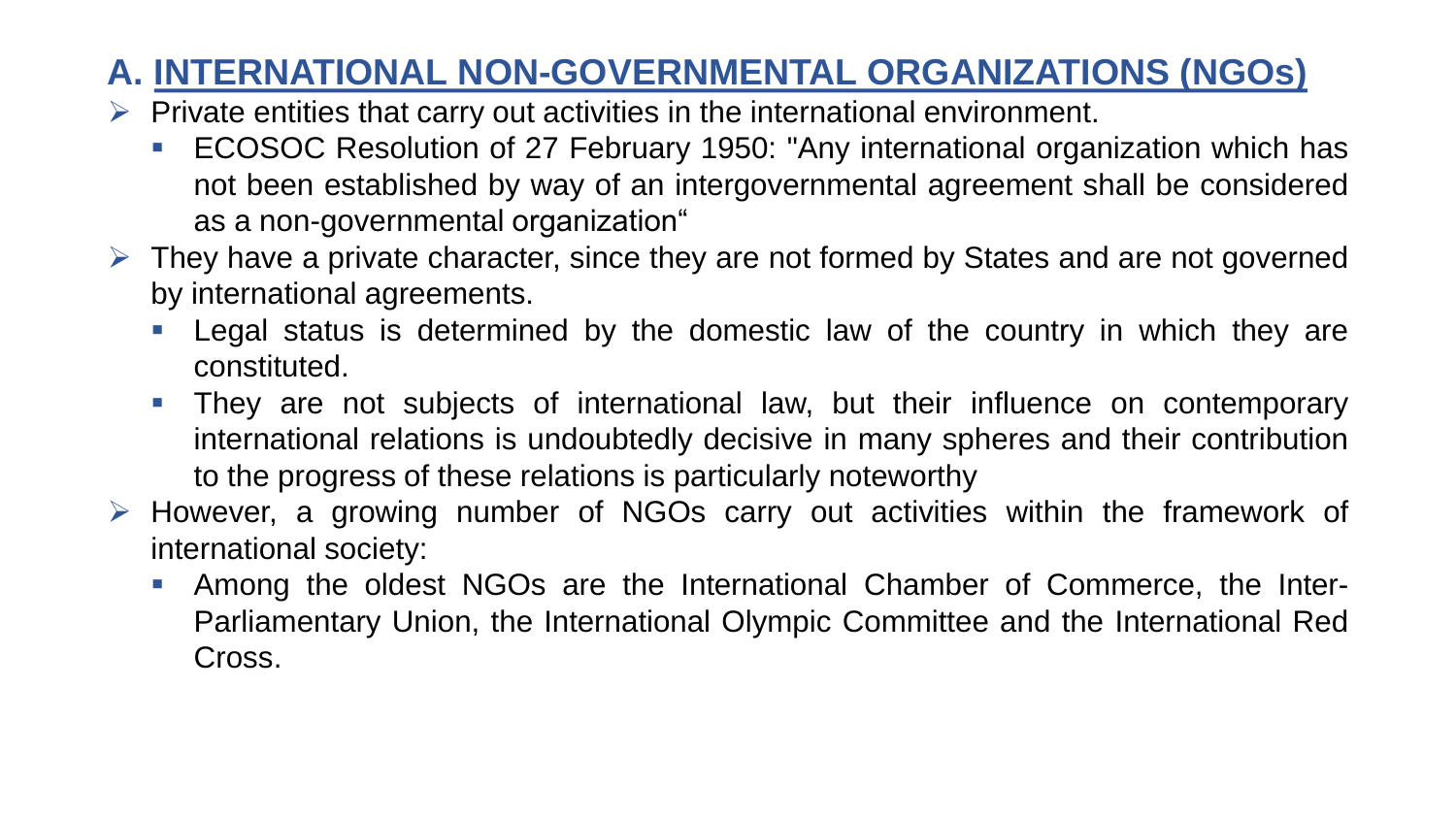- **EXT** International Red Cross: special relevance. Some authors have pointed out the possibility of considering, by way of exception, a certain personality for the Red Cross and, more specifically, of its International Committee (ICRC).
	- Created in 1863 as a private institution. Today it is composed of the national Red Cross societies, the league of Red Cross societies and the International Committee of the Red Cross (ICRC), which in a way constitutes the executive body of the Red Cross.
	- The ICRC (association subject to Swiss law) has concluded a number of headquarters agreements concerning its delegations, other agreements with numerous States to assist refugees, and with some international organizations.
- Apart from this special case, the international status of NGOs, is generally limited to the consultative dimension, i.e. to the status of "observer" (with the right to speak but not to vote). UN (art. 71 Charter).
- ➢ International practice has widely recognized the importance of NGO participation in all spheres related to their fields of activity, increasingly granting them consultative or observer status in international forums: international humanitarian law (ICRC), human rights (Amnesty International, Human Rights International, Human Rights Watch, etc.) and humanitarian assistance and aid (Médecins Sans Frontières) (Doctors without Borders), environmental protection (Greenpeace International, Friends of the Earth International, International Union for the Conservation of Nature).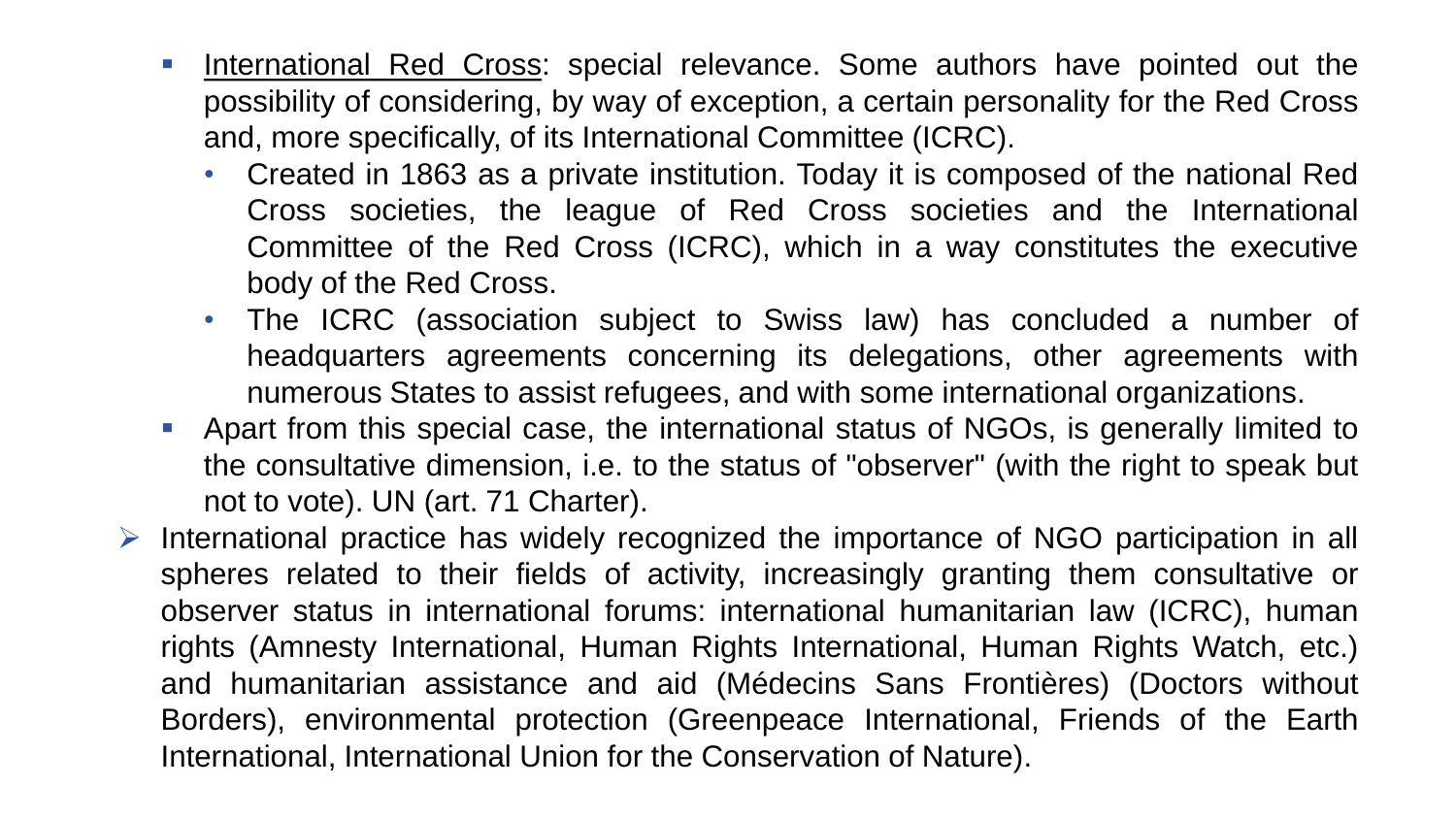# **C. HUMANKIND (MANKIND)?**

- $\triangleright$  Certain international texts have recognized a certain legal dimension to this collectivity:
	- GA Resolution 1962 (XVIII) of December 13, 1963, entitled "Declaration on the Legal Principles Governing the activities of States in the exploration and use of outer space" and the Treaty of the same name (commonly referred to as the "Space Treaty") of 27 January 1967 ".
	- GA Resolution 2749 (XXV) of December 17, 1970, entitled "Declaration on Principles Governing the Seabed and the Seabed of the Seas and the Seabed of the Earth". Principles reflected in the Convention on the Law of the Sea 1982 (UNCLOS).
	- **In the framework of international environmental law, mention is now made of the rights** of future or future generations.
- $\triangleright$  But the attribution of a certain international personality to mankind still faces serious difficulties:
	- Absence of a sufficient structure to support and vertebrate this humanity, capable of exercising its rights and fulfilling its obligations in this order.
	- Behind the symbolic figure of humanity, it is in reality the States that are still showing.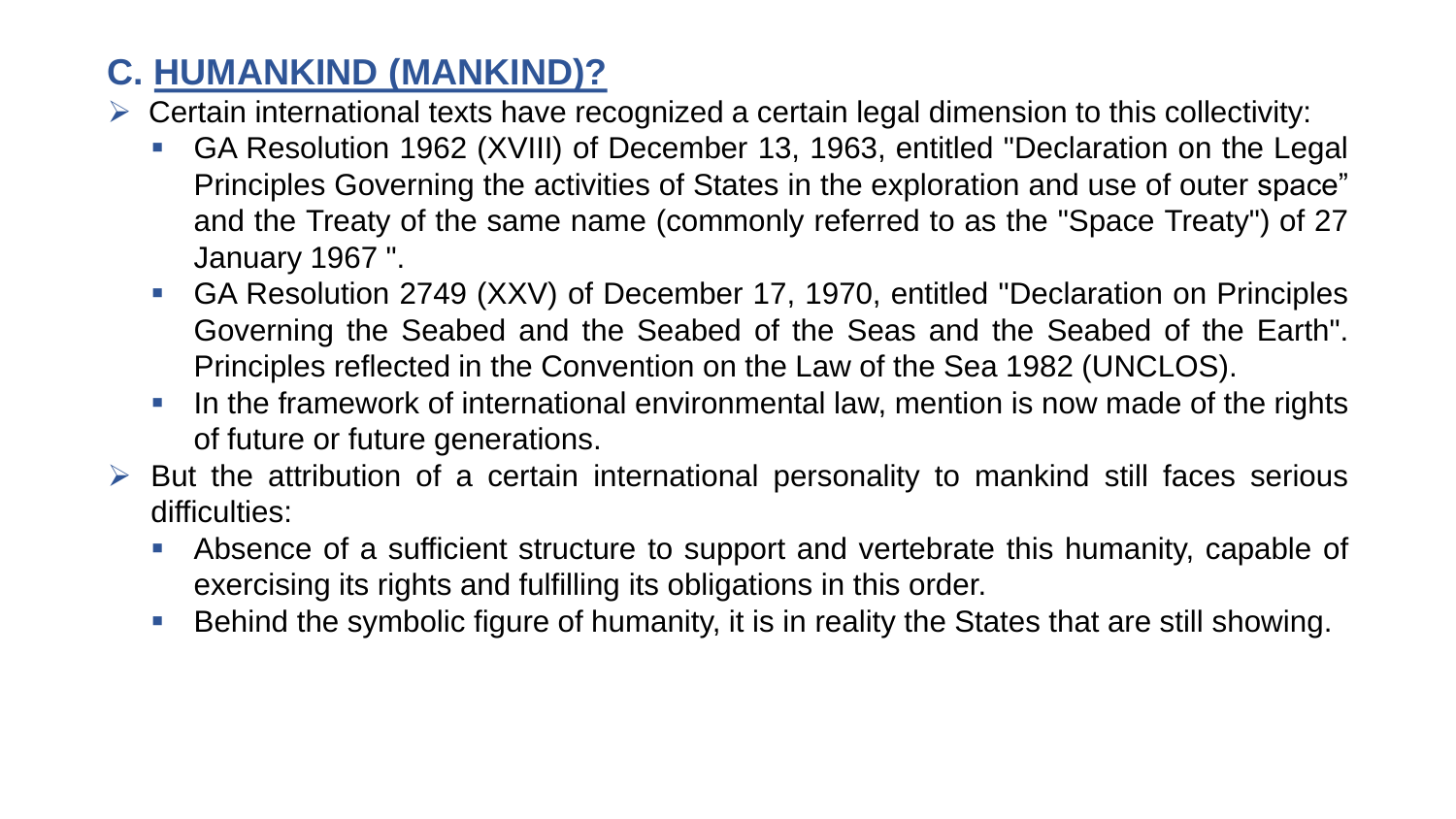# **THE CONSIDERATION OF THE INDIVIDUAL UNDER INTERNATIONLA LAW**

A) The rights of individuals: their protection by an international instance. B) The obligations of individuals: their sanction by an international instance.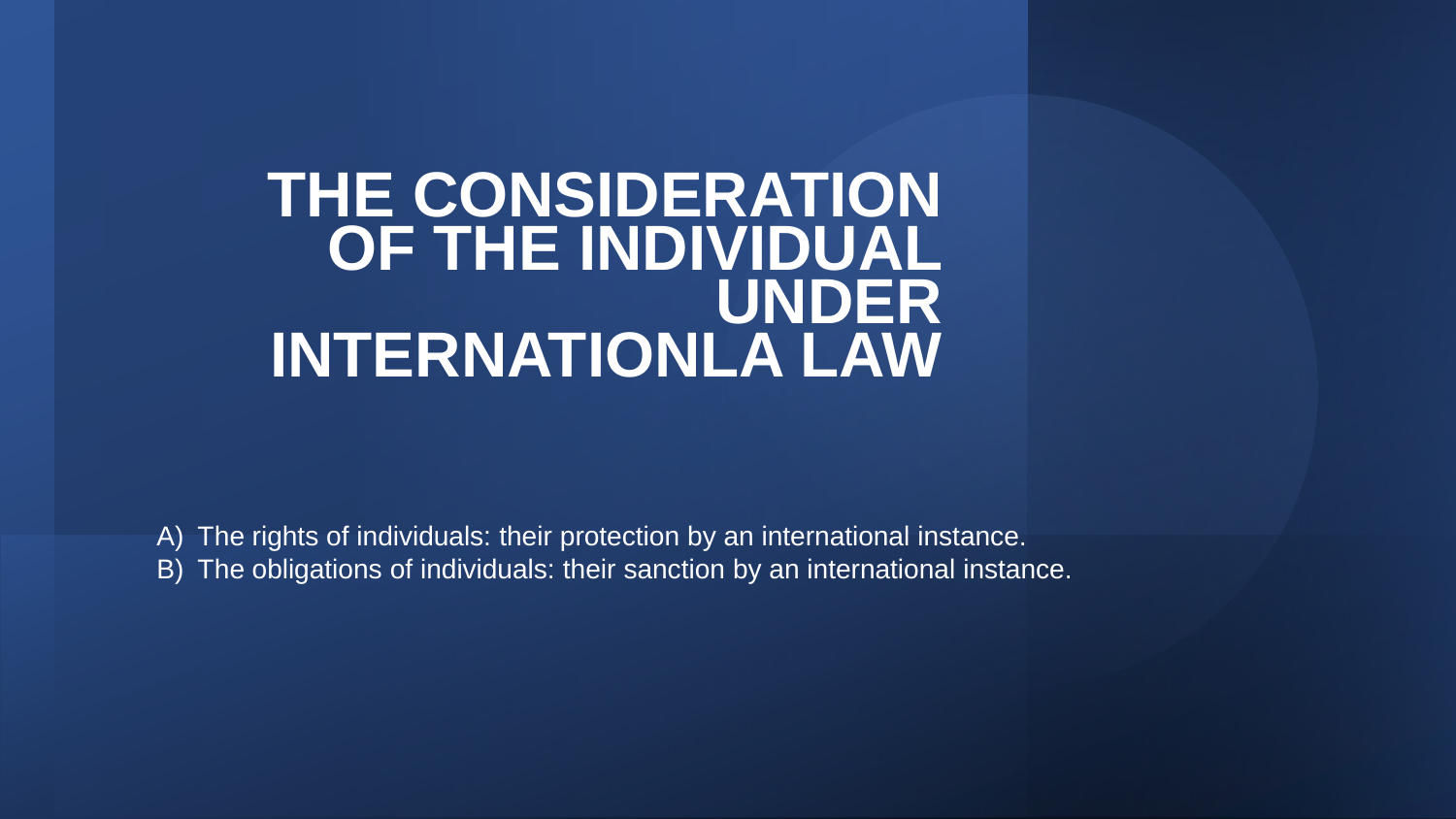### **GENERAL CONSIDERATIONS**

- $\triangleright$  The situation of the individual on the international level is basically characterized by what has been called "mediatization of man by the State", although the progressive humanization of this order increasingly recognizes individuals as having a certain projection as addressees of some of its norms.
	- **•** In classical international law: States monopolized all capacity to act in international relations, with the result that the individual was completely diluted and only through the State could he or she receive any consideration (diplomatic protection, extradition, etc.).
	- **With passage of time: many international norms and institutions have taken into** consideration the human person, whose specific interests have been the object of a certain protection. However, at this initial stage, the human person appeared as "object" of the rule of international law, and it was only States that were bound by the rules in question and that could claim compliance with them in the event of a violation.
		- The regime of minorities established in the 1919 Peace Treaties;
		- international protection of human rights, the Universal Declaration of 1948; humanitarian law of war.
	- Recent times: Individual as a possible holder of rights and obligations directly emanating from the international legal order and eventually sanctioned by a jurisdictional instance of an international character.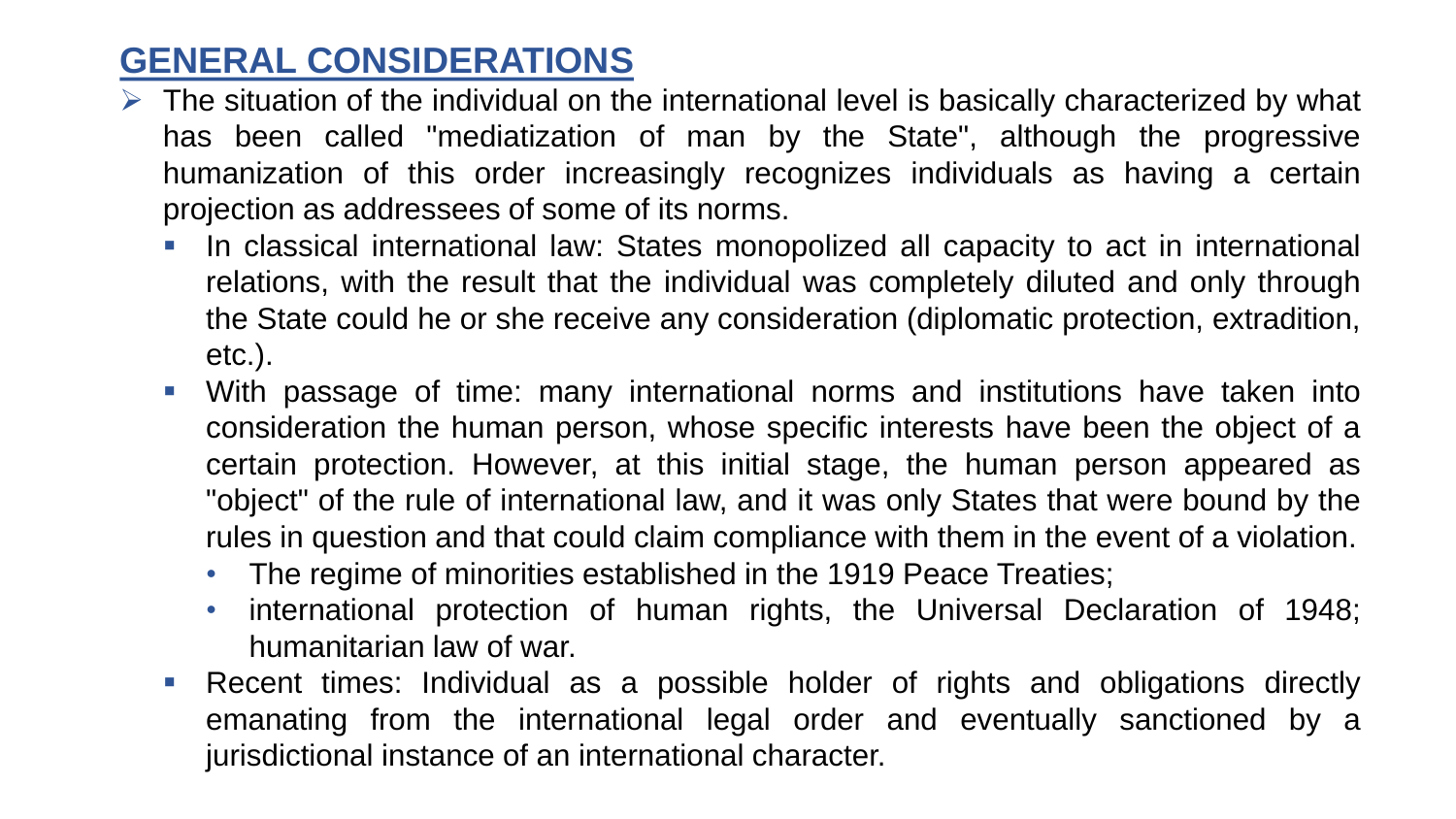# **A. THE RIGHTS OF THE INDIVIDUALS: THEIR PROTECTION BY AN INTERNATIONAL INSTANCE**

- ➢ Progressive advance towards the establishment of certain rights that correspond directly to the individual and also there has been a progressive advance towards the establishment of mechanisms for the protection of these rights directly before an international body (framework of international organizations).
- ➢ Evolution:
	- Precedent of the Mixed Arbitral Tribunals (MAT) set up after the First World War.
	- the League of Nations established a petition-claim procedure for the inhabitants of mandated territories.
	- UN:
		- established a right of petition for the inhabitants of territories under trusteeship (art. 87 Charter).
		- International Covenant on Civil and Political Rights of 1966 contains an Optional Protocol establishing Human Rights to which "communications" may be submitted by individuals who are victims of a violation of the rights set forth in the Covenant in question (Protocol, Art. 1).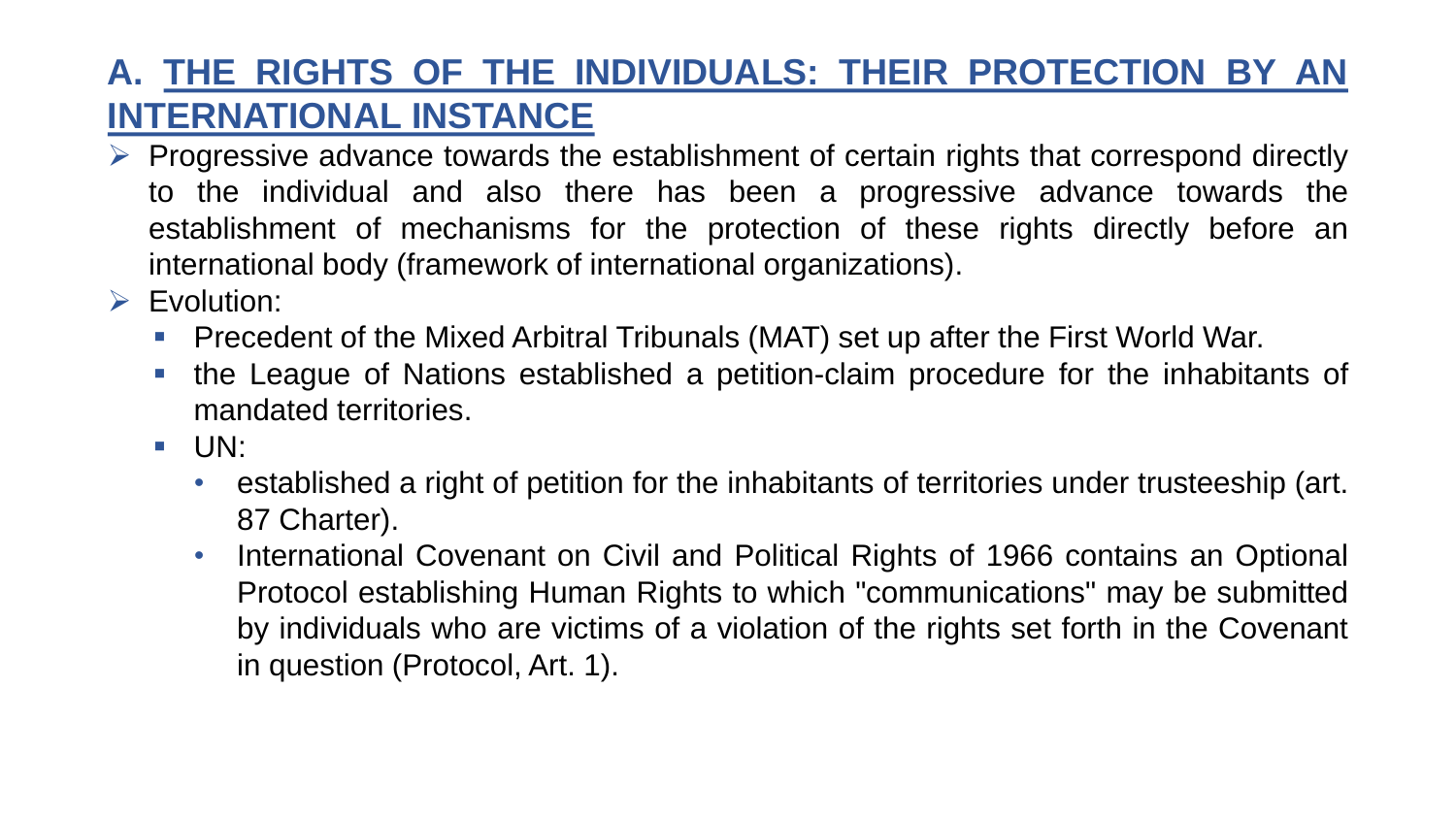- A similar possibility of individual recourse has been established by the United Nations Convention on the Elimination of all Forms of Racial Discrimination of 21 December 1965 (in force since January 4, 1969).
- $\triangleright$  A particular case is that of "international civil servants", working in the service of international organizations: legal protection is provided by the rules of international law and by Administrative Tribunals of an international character.
- $\triangleright$  The most advanced levels of attribution to the individual of certain rights susceptible of being claimed before an international jurisdictional instance have occurred at the regional level, especially on the European continent
	- within the Council of Europe: possibility of bringing an individual action before the European Court of Human Rights.
	- Within the European Union has established a system of "supranational" law, the most salient features of which include the direct effect of some of its provisions on the citizens of the Member States, and the possibility for these individuals to claim the protection of their rights not only before national jurisdictions but also, in certain cases, before the Court of Justice of the European Union.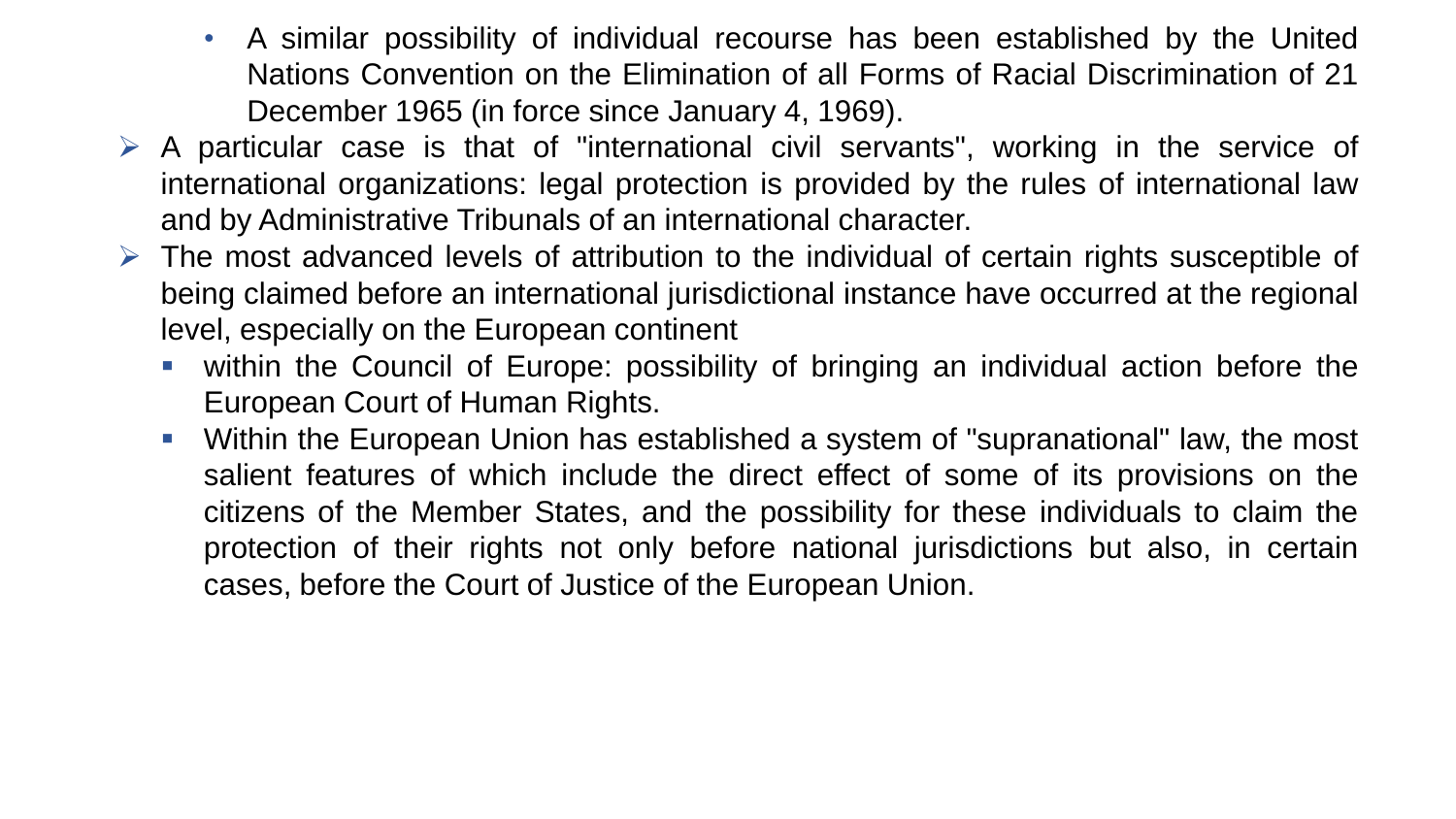# **B. THE OBLIGATIONS OF THE INDIVIDUALS: THEIR SANCTION BY AN INTERNATIONAL INSTANCE**

- ➢ Individuals also appear in certain cases as addressees of international norms which impose obligations on them and whose violation calls for a repressive sanction to be imposed by national courts or, in exceptional cases, by an international criminal court.
- ➢ Development:
	- So-called delicta *iuris gentium*, such as piracy, the practice of slavery, trafficking in persons, counterfeiting of currency, drug trafficking, trafficking in protected species, hijacking of aircraft, etc., the criminalization of which is initially established by international treaty but the punishment of which is attributed to States through their own courts (universal criminal jurisdiction).
	- International instruments to prosecute those responsible for war crimes, crimes against peace and crimes against humanity:
		- After 2<sup>nd</sup> WW: new categories of crimes were defined in an international instrument (the London Statute of August 8, 1945) and their sanction was effected through an international jurisdictional instance created for this purpose: the International Military Tribunals of Nuremberg and Tokyo.
		- The International Law Commission drew up a Draft Code of Crimes against the Peace and Security of Mankind (1996).